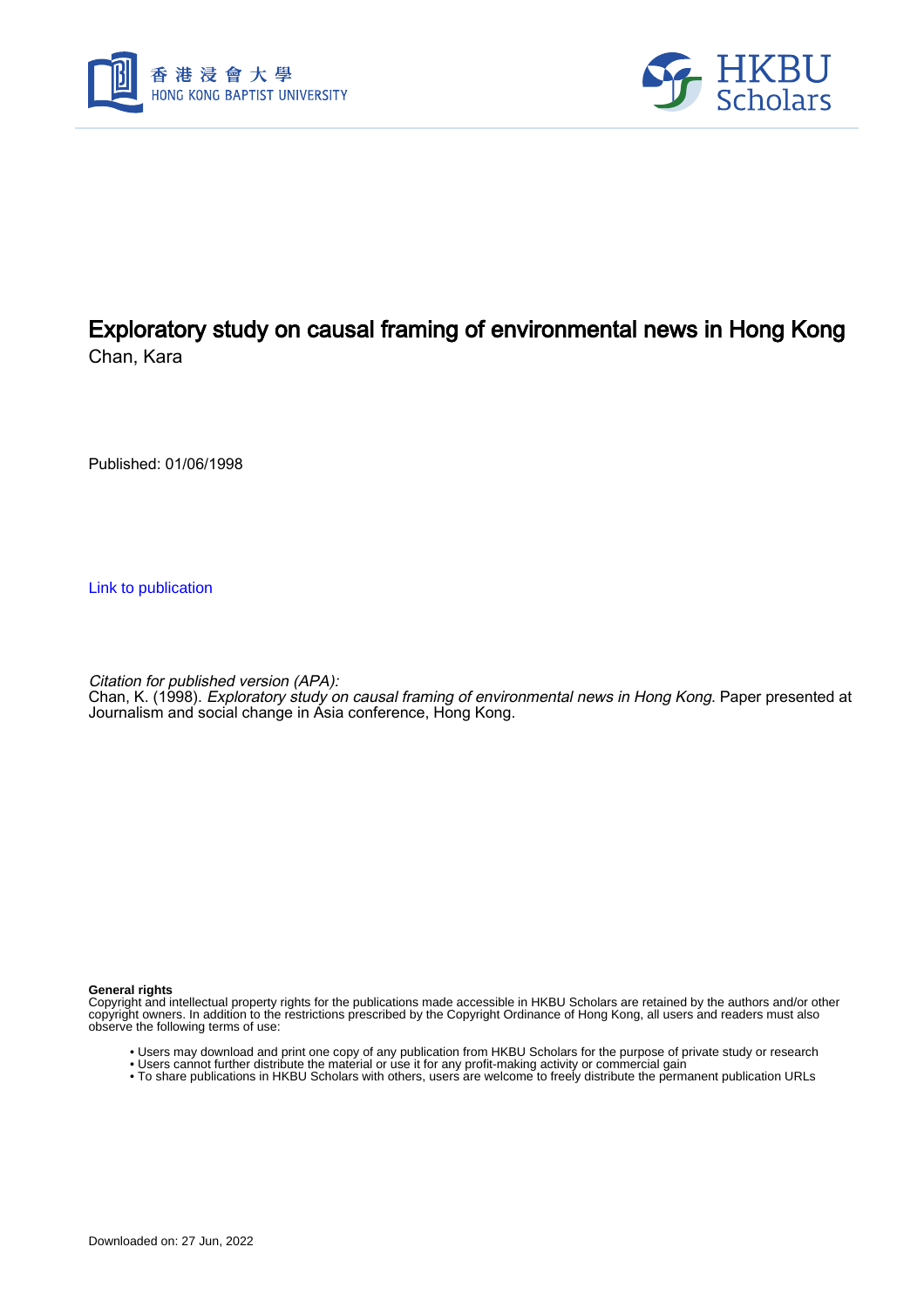## **CAUSAL FRAMING OF ENVIRONMENTAL NEWS**

## **IN HONG KONG**

Ms. Kara, K.W. Chan

Assistant Professor Department of Communication Studies Hong Kong Baptist University Kowloon Tong, Hong Kong

Tel: (852) 2339 7836 Fax: (852) 2339 7890 Internet: karachan@ctsc.hkbu.edu.hk

## **A paper presented at the conference**

**Journalism and social change in Asia**

## **Hong Kong Baptist University**

**June 2-4, 1998**

Ms. Kara, K.W. Chan is currently Assistant Professor in Department of Communication Studies, Hong Kong Baptist University. She had been working in the advertising and public relations profession and as a statistician for the Hong Kong Government. She now actively involves in research on Hong Kong and China's mass communication, advertising and consumer behavior, and environmental education.

Runing head: *Causing framing of environmental problems* c:\conferen\journa98.doc *Not to be copied or quoted without expressed permission of the author.*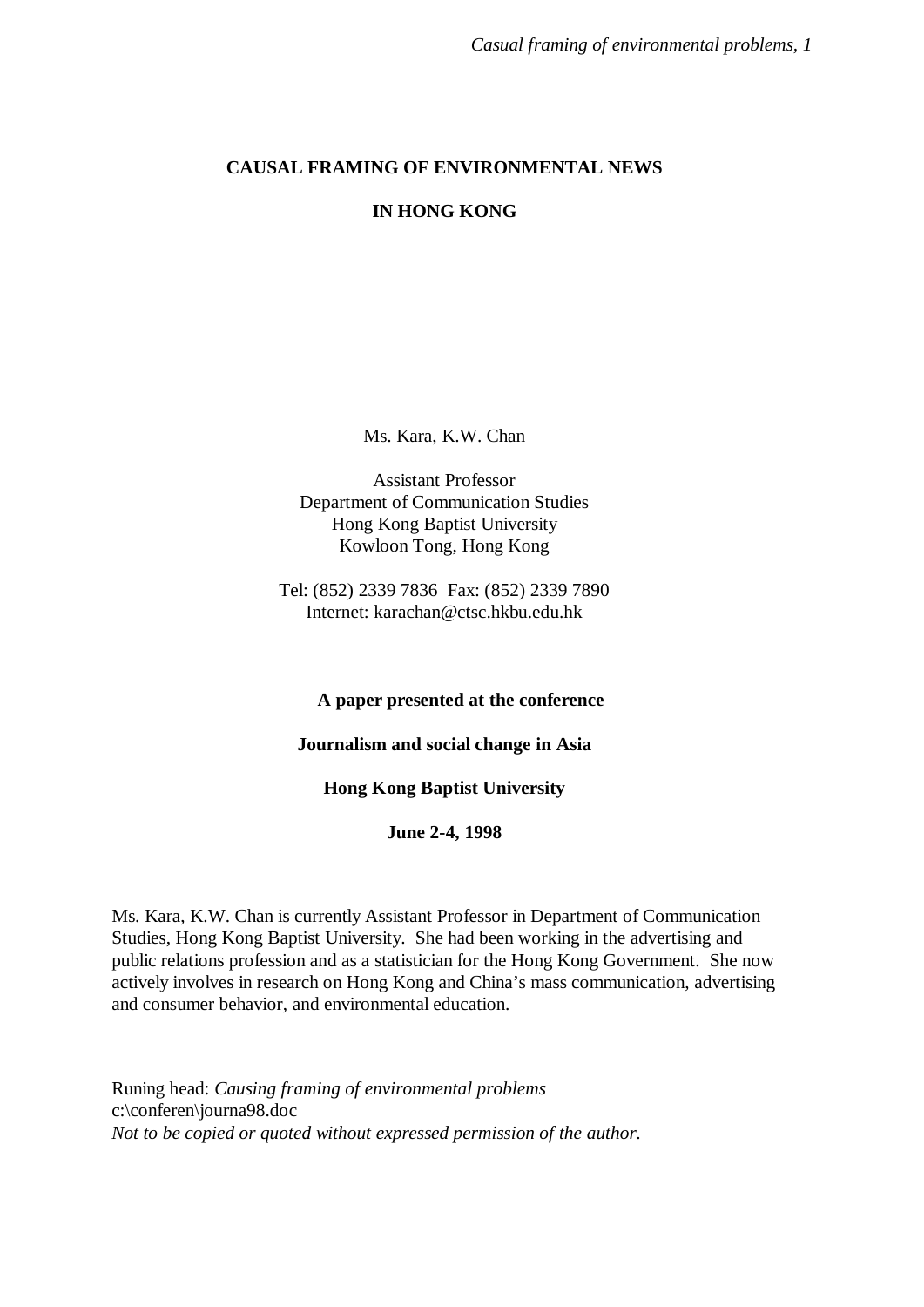#### **Causal framing of environmental problems in Hong Kong**

## Abstract

This study explored the framing effect of mass media on the perceived causes and responsibilities of air pollution and solid waste disposal problems in Hong Kong. Content analysis of causal attribution in the print news was matched with public agenda on causal perception obtained from a telephone survey of 745 respondents. Results of the correlation analysis failed to support a linear relationship between the ranking of perceived causes and responsibilities of both problems reported in the press and that held by the public. This was probably due to the infrequent coverage and weak framing of the issues in the print news. Respondents who perceived the selected problems as obtrusive issues had similar causal perception with those who did not. Use of mass media for environmental news was positively related to the number of causes and treatments mentioned. Reading and viewing of environmental news may deepen respondents' cognitive dimension and enhance their ability to explain societal phenomena.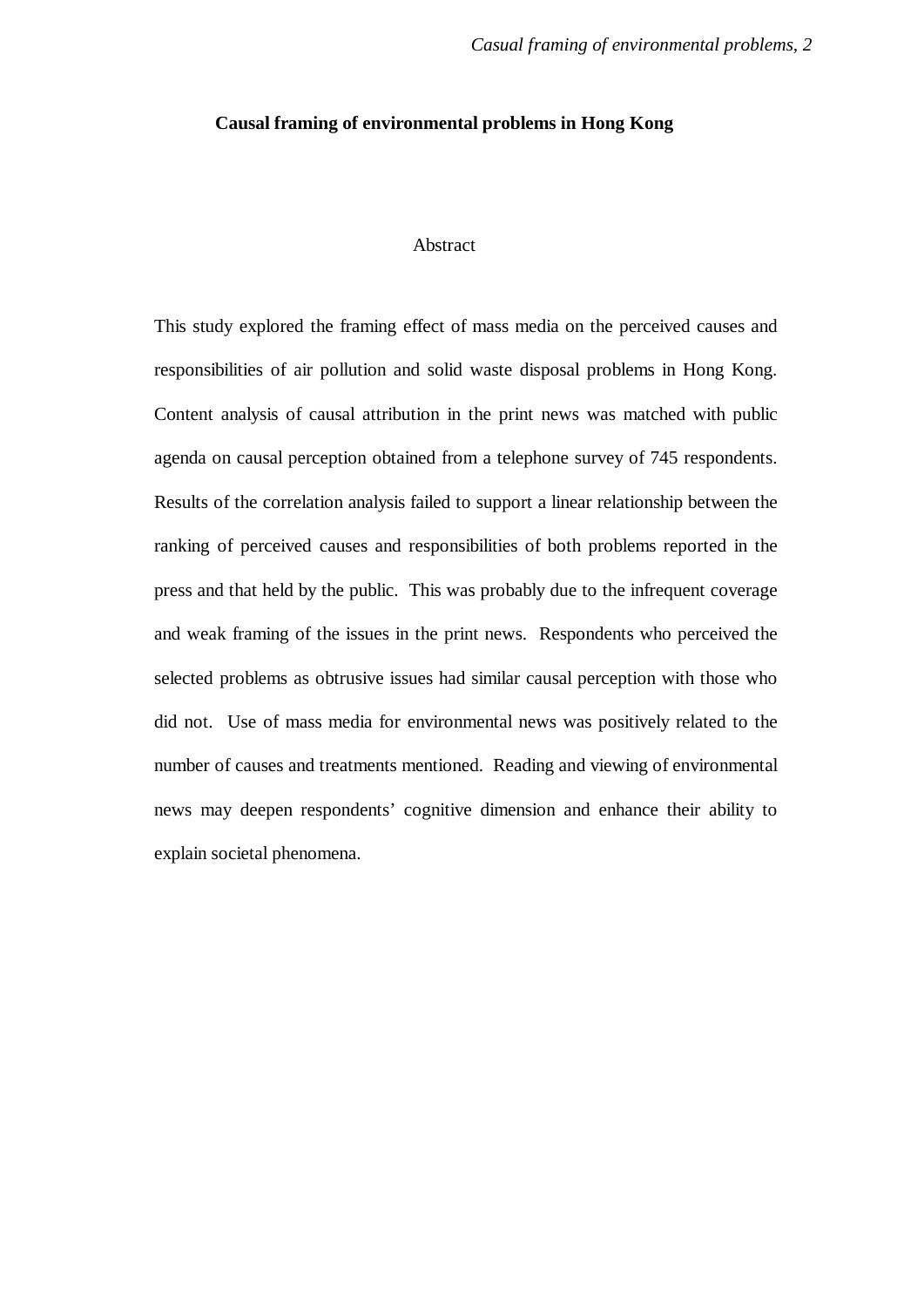## **Introduction**

Hong Kong, being the most densely populated cities in the world, suffers from many environmental problems. Industrial, commercial and domestic activities produce large amount of wastes. These activities lead to different environmental pollution problems such as water pollution, disposal of solid and chemical wastes, undesirable levels of air pollutants and noise. The environmental degradation has been on a scale that seriously threatens the remaining unspoilt areas of the territory and its surrounding waters and also the health and well-being of its people (Hills, 1988). While many of the pressures on the environment are very obvious and in qualitative terms are by no means unique to Hong Kong, what is different in Hong Kong's case is their intensity as a result of limited land supply, rapid population growth and large-scale industrialization (Hills, 1988).

The Hong Kong Government sets ten principles for protecting the environment and the 'polluter pays principle' are among one of them. It states that those who cause environmental damage should pay for the costs of the damage, with subsidy, and should seek to curtail such damage by internalising the costs of pollution. This principal is seen to be a matter of fairness and a way to encourage waste recycling and waste minimisation (Planning, Environment and Land Branch, 1993).

Asking why about the environmental problem is a natural process among the general public. The public's understanding of the cause of the pollution problem will guide their opinion about environmental policy making. One may wonder how the general public know about the causes of the environmental problems. Barton (1995) suggested that content analysis of mass media can provide information on the sources of public explannations of social problems.

The agenda-setting hypothesis, which has drawn increasing attention in mass communication research literature, posits a relationship between the relative emphasis given by the media to different issues and the degree of salience these issues have for the general public.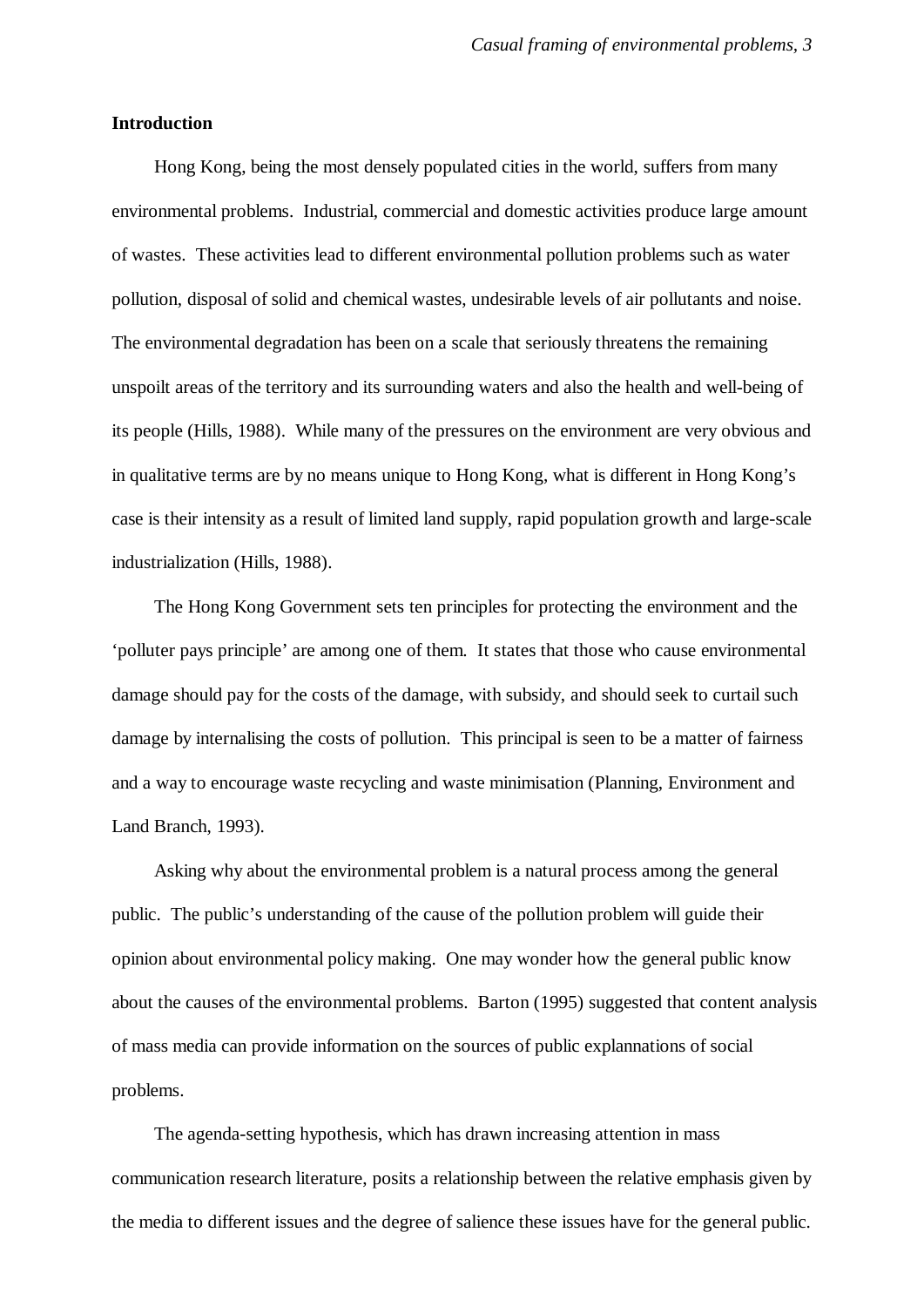Several studies have investigated the agenda setting effect of mass media on the public salience of the environmental issue. However, there was little research about the agenda setting effect on the causes and responsibilities of environmental problems.

Past research results indicated that issue obtrusiveness, the degree that an issue forces itself into lives of individuals, had impact on the agenda setting effect. Although many researchers argued that the environment was an unobtrusive issue, this study proposed that the environment consisted of a number of sub-issues with different degree of obtrusiveness. By examining the media agenda and the public agenda of the causes and responsibilities of air pollution and solid waste disposal problems in Hong Kong, this study attempted to test the framing effect of mass media.

#### **Literature review**

Over seventy years ago, Lippmann (1922) noted the role of the news media in defining people's understanding of their environment. Lippmann (1922) described an important distinction between the world outside and the pictures in people's mind and argued that news media influenced in many ways the consumers' perception of the world around. As Cohen (1963) remarked 'the press may not be very successful in telling us what to think, but is stunningly successful in telling us what to think *about*'. Rogers and Dearing (1988) define agenda-setting as 'a process through which the mass media communicate the relative importance of various issues and effects to the public'. Over two hundred studies to date have examined an agenda composed of public issues. For these studies, the core hypothesis is that the degree of emphasis placed on issues in the news influences the priority accorded these issues by the public (McCombs, 1995).

Initial studies on the agenda setting function of mass media focused on the context of mass communication and voter behavior. The primary objective was to investigate how the news media play an important role in influencing voters' judgment of salience issues in voting decisions. The first empirical study to test the theory was done by McCombs and Shaw (1972) during the 1968 United States presidential election. Based on a random sample of 100 undecided voters in Chapel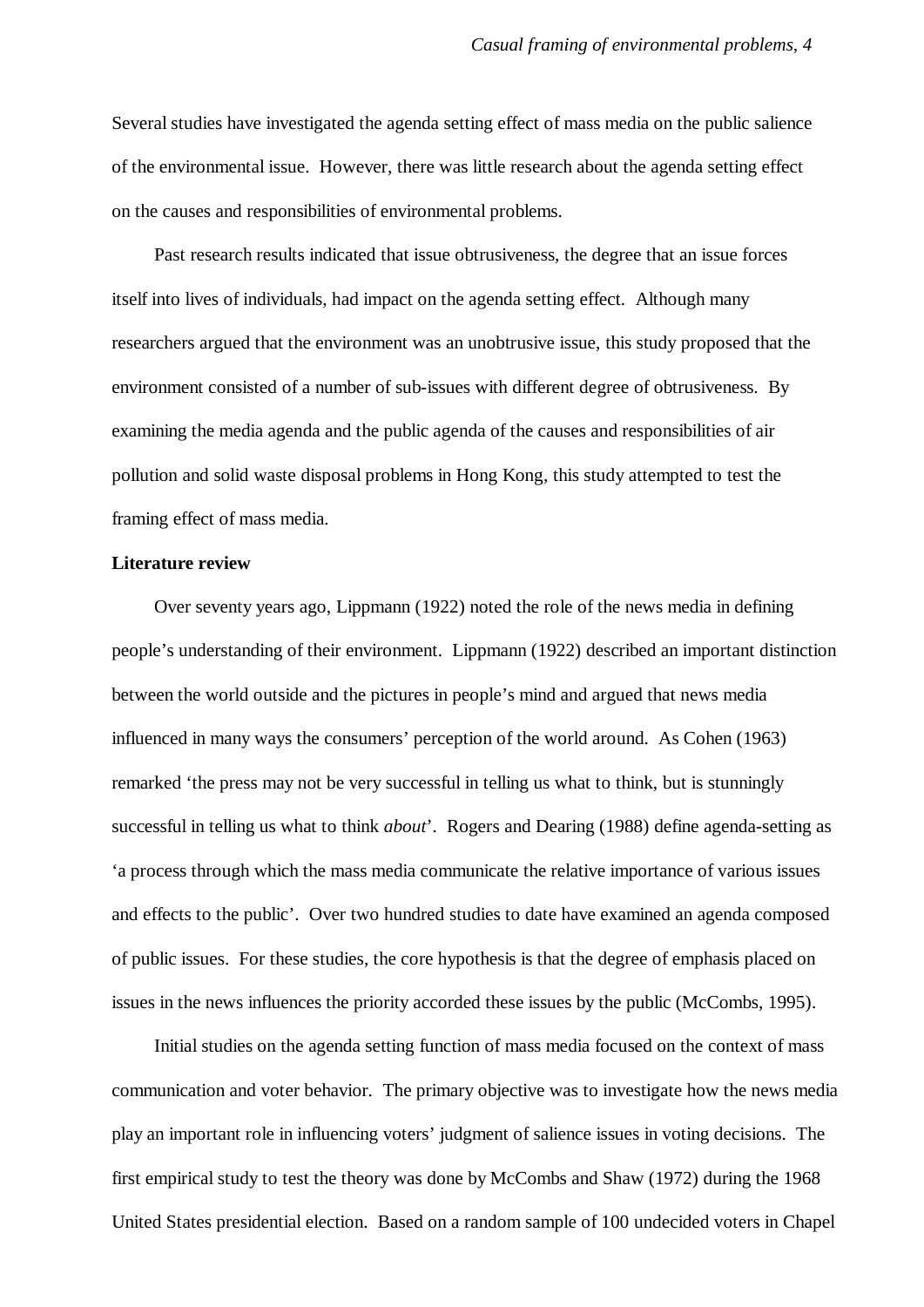Hill, North Carolina, they found a nearly perfect rank-order correlation (+0.97) between the issues considered most important by voters and the coverage of these issues in the news media used by the voters.

Four years later during the 1972 United States presidential election, the findings of this study were replicated in a middle-sized city, Charlotte, North Carolina. The study used a threewave panel design to measure the public agenda and a content analysis of two local newspapers and two national TV networks to measure the media agenda (Shaw and McCombs, 1977). Results also indicated that the media agenda at previous time points had a strong correlation with the current public agenda, while the public agenda at previous time point demonstrated a weak correlation with the current media agenda. The findings did not support the argument that the media responded to salience issues perceived by the public.

One may argue that correlation alone fails to establish the causal relationship that the news media influences the public agenda. There could be a common source that influenced both the news coverage and people's perception towards the issues. Funkhouser (1973) tackled this problem by introducing statistical indicators of 'reality' which serves as an objective measurement of actual salience of the issue. Funkhouser's (1973) secondary analysis simultaneously compared time series data of public opinion survey findings, content analysis of news coverage and real indicators of events about Vietnam, campus unrest and urban riots during the entire decade of 1960s. He found substantial correspondence between public opinion and news coverage. But most important, he found little correspondence between either of these and the objective indicators of reality.

Brosius and Kepplinger (1990) replicated the design of the original McCombs and Shaw study by comparing a content analysis of the major West German television news programs for one year with 53 weekly national opinion polls on the issues considered most important by West Germans. Strong agenda-setting effects were found for five issues: energy supply, East-West relations, defense, the environment, and European Community politics. For other issues, news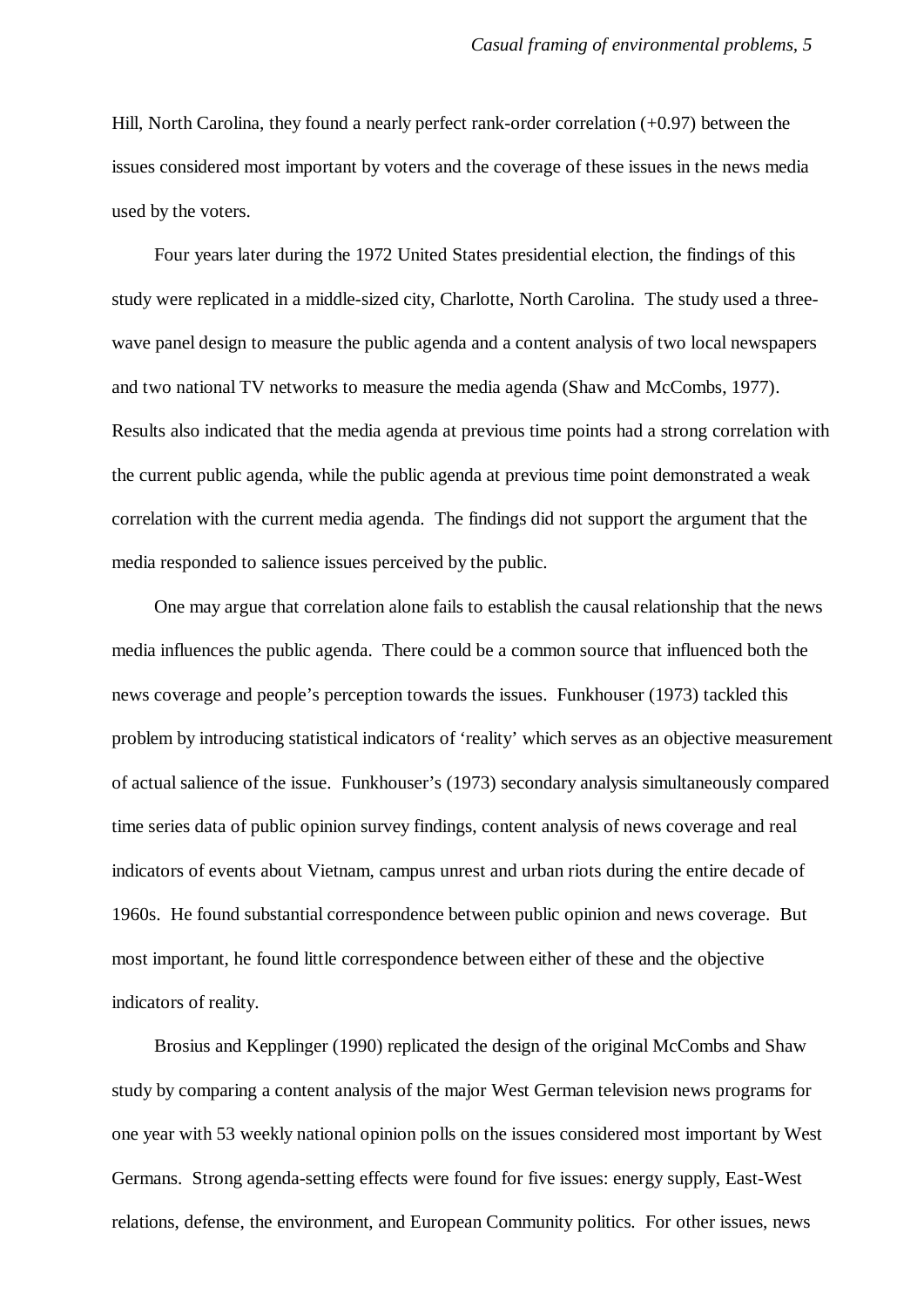coverage trailed public opinion, or there was no correlation between the two. Results also indicated that an influence of television coverage on problem awareness was likely to occur when coverage of an issue was intense and when relative variation was large.

Several studies focused on the agenda setting of the environmental problem. Atwater, Salwen and Anderson (1985) applied the agenda setting theory to the study of six environmental sub-issues including disposal of water, quality of waters, hazardous substances, quality of land, quality of air and wildlife conservation. A content analysis of reporting of these sub-issues in three selected newspapers formed the mass media agenda. Moderate correlation was found between the frequency of occurrence of articles about the sub-issues and the perceived salience of the sub-issues among the public.

Salwen (1985) analyzed media coverage of seven sub-environmental issues in three Michigan newspapers for 33 weeks and compared with the public agenda measured by about 300 telephone interviews conducted in three waves. The peak relationship of the media agenda to the public agenda occurred after eight to ten weeks of media coverage. Salwen (1985) remarked that 'by simply keeping an issue alive by reporting about it for some duration, the media may transmit to the public more than just information, but also a subtle message concerning the legitimacy of such an issue'.

The agenda setting hypothesis was again supported for the issue of environmental pollution in Ader's (1995) longitudinal study of media content, survey on salience of environmental issues and real-world environmental quality conditions from 1970 to 1990. Results indicated that there was a positive correlation between the amount of media attention devoted to pollution and the degree of public salience for the issue. The negative correlation between the media agenda and the total pollution index, air pollution and water pollution indicated that despite the overall reduction in pollution, there was an increase in media coverage. However, the positive correlation found between the media agenda and real-world conditions for waste pollution suggested that waste pollution was an obtrusive issue that directly affect the public.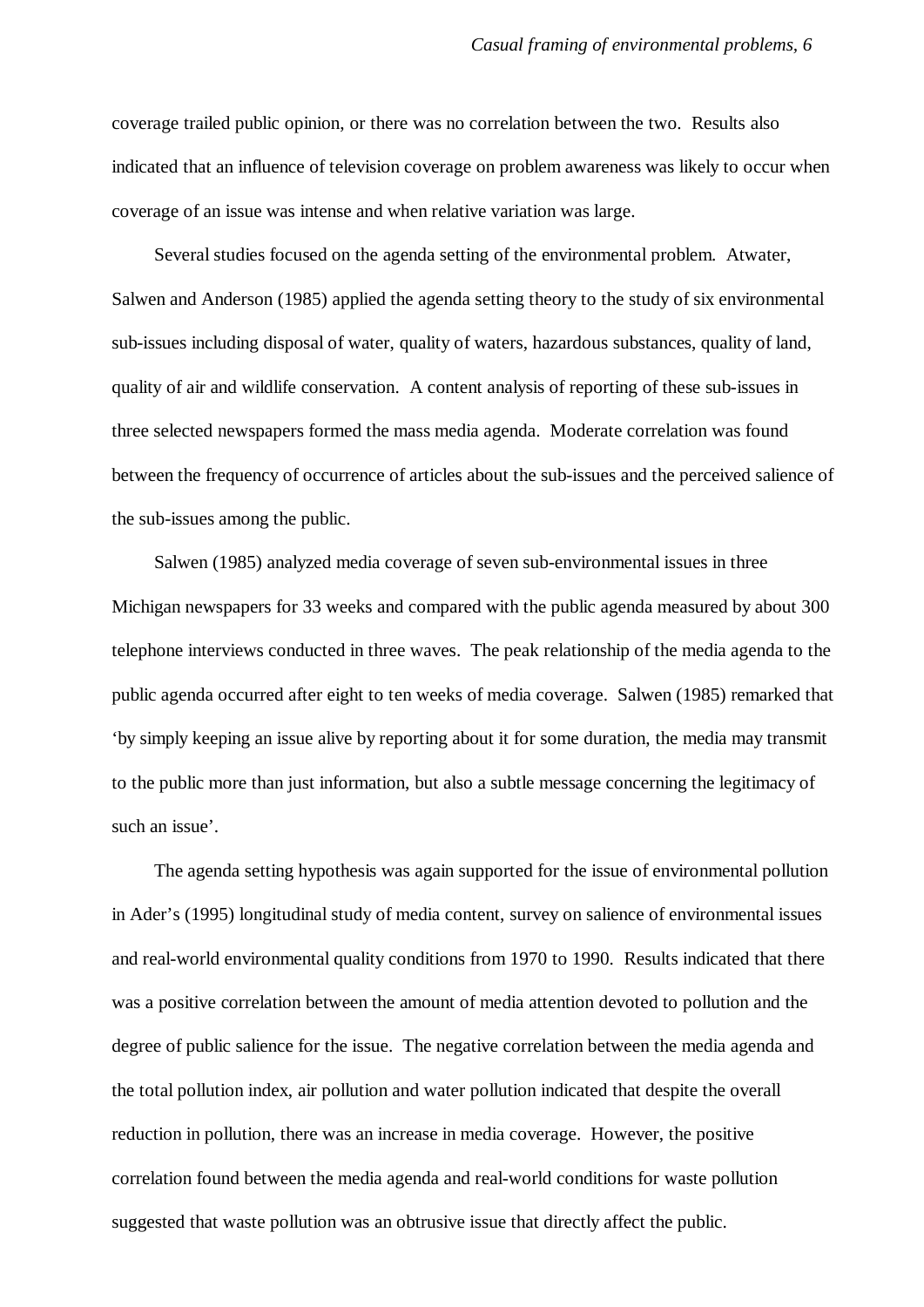Recently, the agenda-setting role of the news media has been established in laboratory settings. In a series of controlled experiments conducted by Iyengar and Kinder (1987), participants viewed television news programs that had been edited to reflect importance of certain issues, such as environmental pollution or national defense. Results indicated that the issues emphasized in the experimental versions of the newscasts were perceived as more important.

Scholars have not been convinced that the news media influenced the salience of all issues for all people. Some have sought to identify audience characteristics including need for orientation, audience sensitivity and attentiveness limited or enhanced their influence (e.g. Weaver, 1977; Erbring, Goldenberg and Miller, 1980; MacKuen and Coombs, 1981). Some have attempted to explore issue characteristics as contingent conditions for the agenda setting function.

Several researches discussed the obtrusiveness or unobrusiveness of the issue as an important contingent conditions. Obtrusiveness refers to the degree to which an individual is affected by an issue, or the degree to which the issue forces itself into lives of individuals (Yagade and Dozier, 1990). Other scholar conceptualize obtrusiveness in terms of whether people can have personal experience with an issue independent of media exposure (Zucker, 1978; Winter, 1981).

Zucker (1978) argued that the environmental problem can be an unobtrusive issue because pollution builds up gradually in most instances. So, most people either do not realize it is there, or do not consider it other than natural, unless it is talked about as a problem in the media. In a study using factor analysis to distinguish obtrusive issues from unobtrusive issues, Eyal (1979) found that the issue of the environment loaded strongest on the unobtrusive factor.

Demers, Craff, Choi and Pessin (1989) pointed out that obtrusiveness should be considered a continuous rather than a discrete variable. They also suggested that the identification of issue obtrusiveness should be measured be respondent's rating at individual level rather than a priori definition at an aggregate level.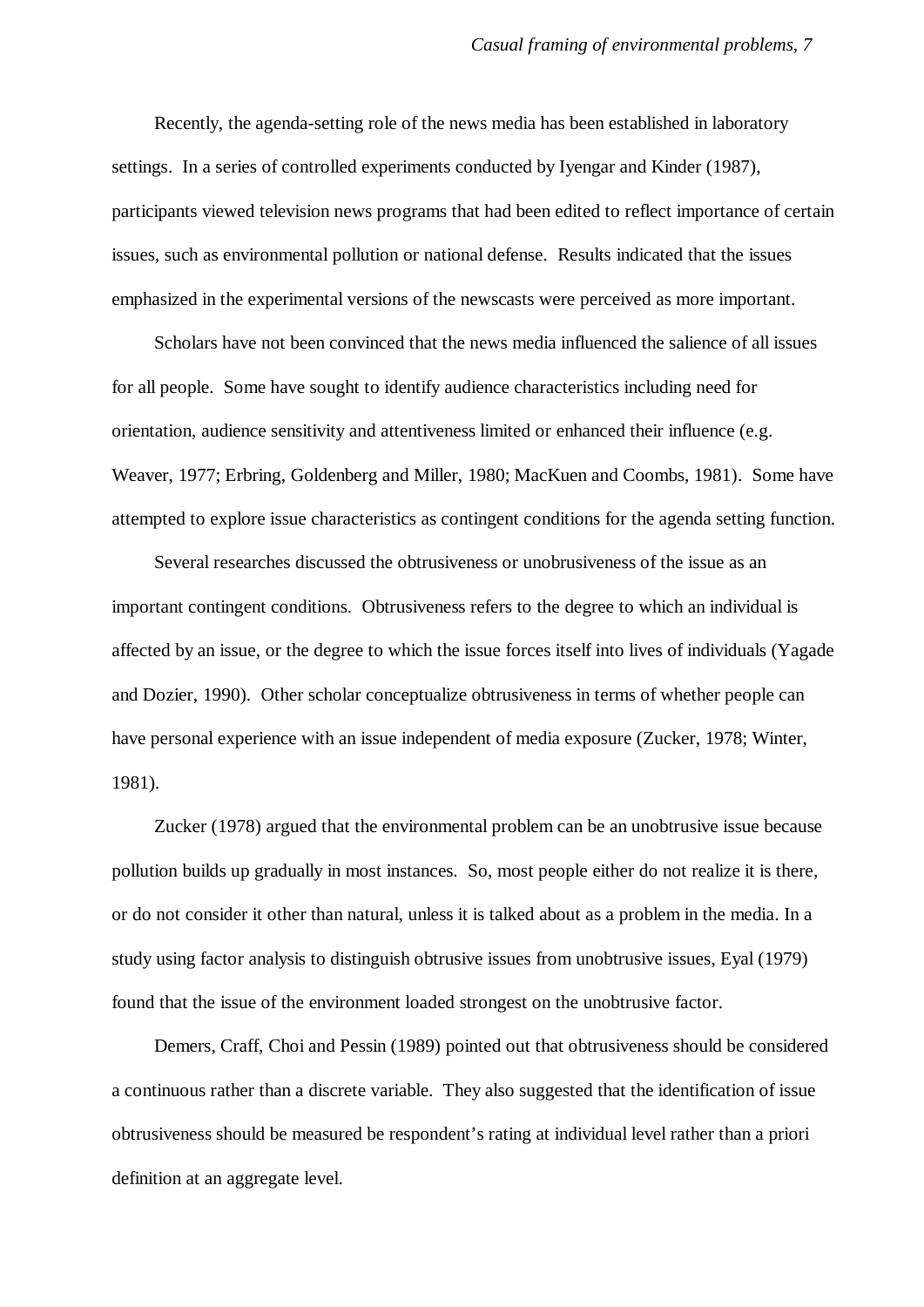Van Liere and Dunlop (1980) gave support to the unobtrusive nature of the environment issue. They reviewed 50 environmental studies and concluded that standard demographic information such as age, income and education were better predictors of environmental concern that direct experience with the issue. Murch (1971) found that people who viewed the environment issue as important saw it as a serious matter facing other people's lives rather than their own.

However, in the Hong Kong experience, the environmental issues should not be considered as unobtrusive as many pollution problems are highly visible and have direct impact of people's daily life. Being one of the most densely populated cities in the world, serious environmental pollution is an unfortunate by-product of Hong Kong's economic success and population growth. According to official statistics, some 1.5 to 2 million people are exposed to unacceptable levels of sulphur dioxide and nitrogen dioxide and the most common adverse health effects take the form of increased incidence of respiratory illness. More than one million people are exposed daily to unacceptably high levels of noise from road traffic, nearly half a million people are exposed to aircraft noise and about two million people are exposed to excessive noise from construction, industrial, commercial or domestic activities. The harbor and many rivers are polluted by untreated industrial wastes and sewage (Hong Kong Government, 1989). It will be more appropriate to conceptualize the environment issue as having many sub-issues that differ in their degree of obtrusiveness. For example, air pollution and noise pollution are relatively obtrusive while global warming and waste disposal problems are relatively unobtrusive. People can experience directly the air quality and the noise level of the environment and their health will be greatly affected. People have little experience about global warming nor how their garbage have been treated. The shortage of landfill have virtually no impact on people's daily life.

 Scholars have different views on whether agenda setting effects will be stronger for obtrusive or unobtrusive issues. Prior research results have observed that unobtrusive issues demonstrate stronger agenda-setting effect than obtrusive issues (Eyal, Winter, and DeGeorge,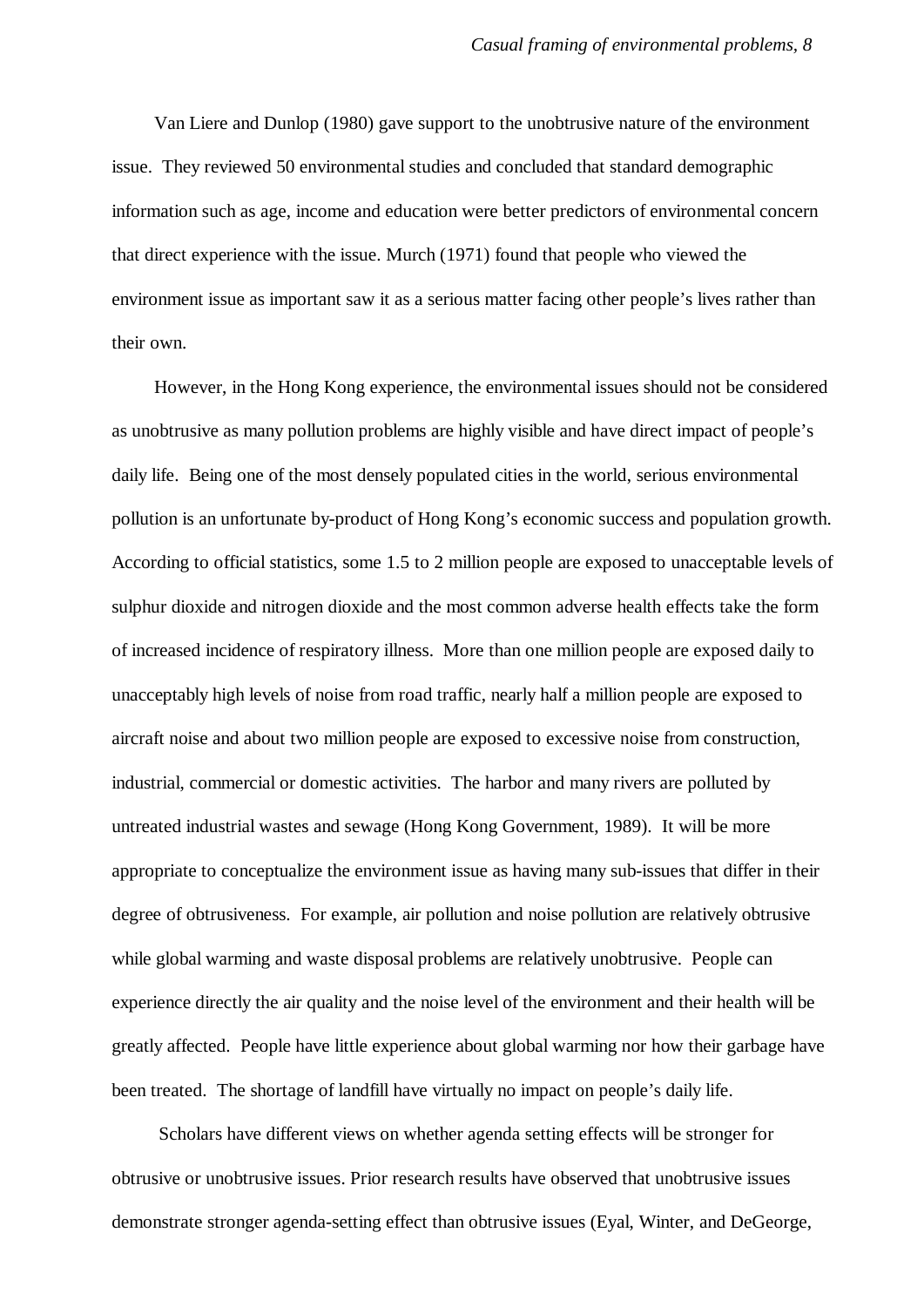1981; Zucker, 1978; Behr and Iyengar, 1985). However, there are also evidence that the opposite theory, that agenda setting effects increases as obtrusiveness increases. Personal experience with an issue sensitizes the individual's attention to the issue and therefore enhances rather than assuages media effects (Erbring, Golderberg and Miller, 1980; Demers, Craff, Choi and Pessin, 1989).

To summarize, agenda setting theory posits a positive relationship between the relative importance given by the media to various topics and the degree of salience these topics have for the general public. Perceived issue salience of individuals are influenced by the relative issue salience reported by the mass media. Empirical supports of the agenda-setting role of news media for a variety of issues have been obtained through field studies employing survey research and content analysis to investigate the degree of correspondence between the news agenda and the public agenda as well as through laboratory experiments. Empirical evidence pertaining to agenda-setting effects of obtrusive and unobtrusive issues is mixed. Environmental issues were identified by most researchers as an unobtrusive issues using a priori definition as well as audience-based measurement. In view of the poor environmental conditions in Hong Kong, it is expected that some environmental issues such as air pollution are likely to be perceived as obtrusive ones.

#### **Extension of agenda setting theory: Framing**

In recent years, communication scholars have attempted to explore the framing effect of mass media as extension of agenda setting function. Tankard, Hendrickson, Silberman, Bliss and Ghanem (1991) describe a media frame as the central organizing idea for news content that supplies a context and suggests what the issue is through the use of selection, emphasis, exclusion and elaboration. Entman (1993) argued that framing essentially involved selection and salience. To frame is to *select some aspects of a perceived reality and make them more salient in a communicating text, in such way as to promote a particular problem definition, causal*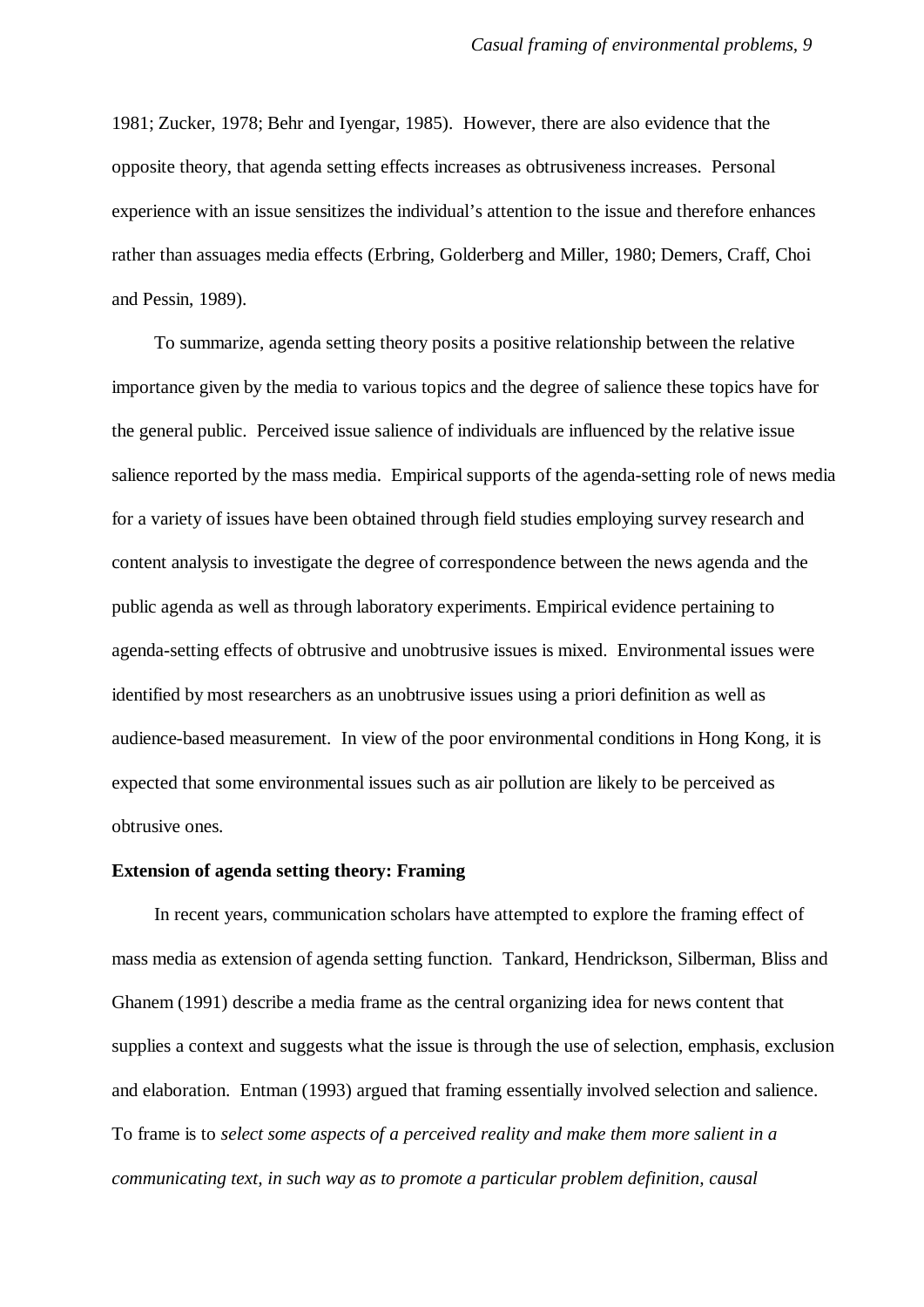*interpretation, moral evaluation and/or treatment recommendation for the item described* (Entman, 1993).

The idea of framing was conceptualized as an extension of agenda setting and addressed the impact of news coverage on the public's perception about who should be responsible for a particular issue or an event (Iyengar, 1991; Iyengar and Simon, 1993). Research on framing has studied the effects of alternative news frames on the public's attributions of responsibility for issues and events.

Attributions of responsibility are of interest for a variety of reasons as the concept of responsibility embodies an especially powerful psychological cue. Social psychologists have demonstrated that attitudes and actions within a wide variety of areas are altered by the manner in which individuals attribute responsibility (Iyengar, 1991).

Iyengar (1991) argued that television news frames issues in either episodic or thematic terms. The episodic frame depicts public issues in terms of concrete instances or specific events. In contrast, the thematic news frame places public issues in some general or abstract context. For example, the episodic frame will report environmental issues in terms of an oil spill, a factory accused of polluting the river, an environmental campaign provoking paper recycling and so on. On the contrary, the thematic frame will report increase in government expenditure on environment, changes in environmental legislation, the social grievances of people affected by the airport noise, or the backlog in the environmental complaint process. Visually, episodic reports make for "good pictures" while the thematic reports typically takes the form of a "backgrounder" directed at general outcomes or conditions and frequently shows "talking heads on television screen". Episodic framing is visually appealing and consists of on-the-scene, live coverage. Thematic coverage, which requires interpretive analyses, is normally overshadowed by other news items (Iyengar, 1991). Given the stringent time limit and heavy commercial influences, the television news coverage of issues like poverty, terrorism, election campaigns and the Gulf Crisis were episodic framing (Iyengar, 1991; Iyengar and Simon, 1993).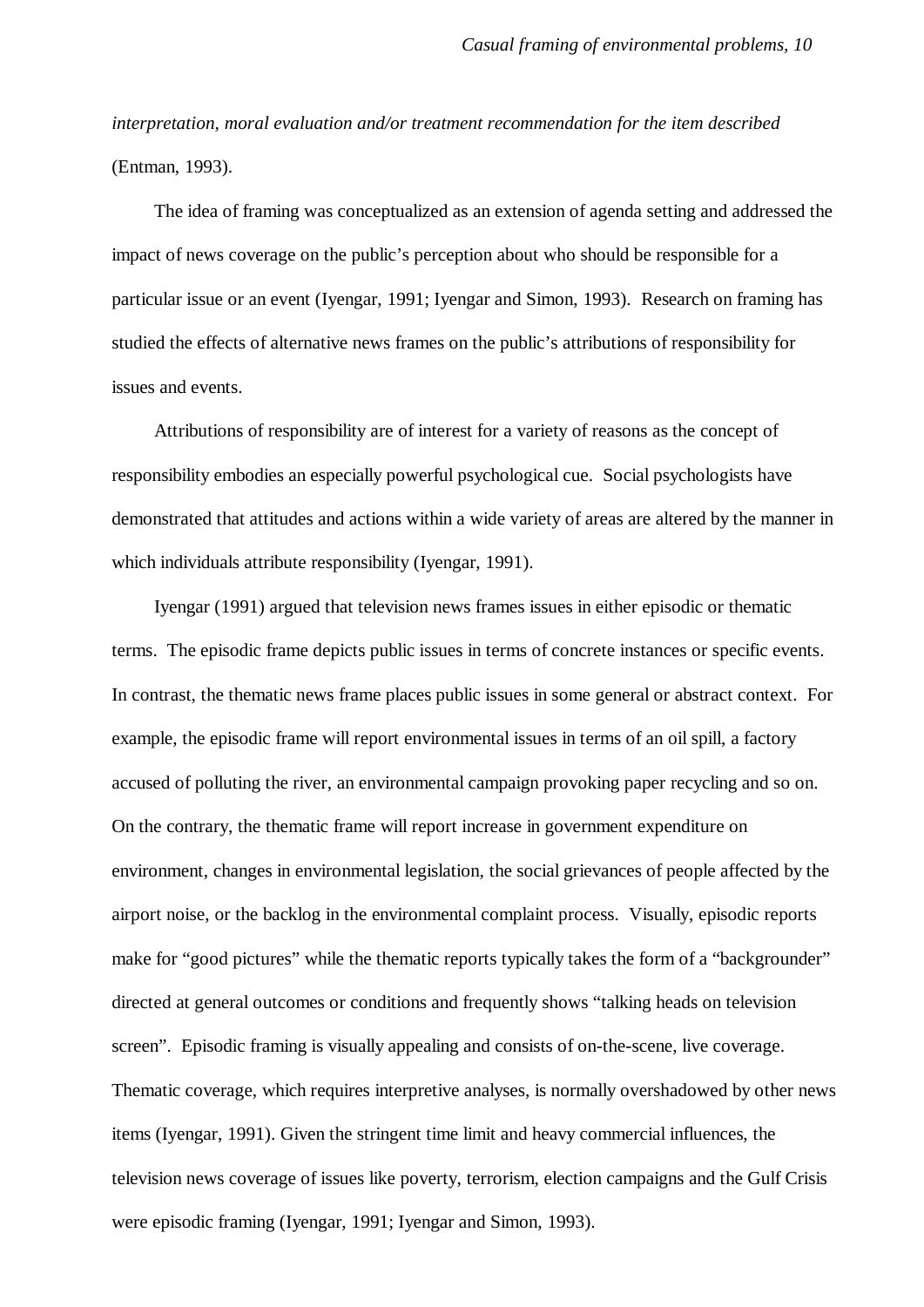Research using laboratory studies have investigated the effects of the episodic and thematic news frames on viewers' attributions of responsibility for various political and social issues including poverty, unemployment, crime, terrorism and racial inequality. Under thematic framing, viewers tended to assign responsibility for national problems to general societal factors, including cultural norms, economic conditions, and the actions or inaction of government officials. Under episodic framing, however, viewers attributed responsibility to the actions of particular individuals or groups (Iyenger, 1991). However, the experimental manipulation involved only television news and it was expected that the nature of the print media would facilitate more thematic framing. It appears that there has been no study on the presentation of episodic or thematic framing of environmental news and their possible effects on attribution of responsibility.

Attributions of responsibility are generally divided into causal and treatment dimensions. Causal responsibility focuses on the origin of the issue or problem (Fincham and Jaspars, 1980), whereas treatment responsibility focuses on who or what has the power either to alleviate or to forestall alleviation of the issue (Brickman, Karuza, Coates, Cohn and Kidder, 1982). Therefore, if the problem of environmental pollution is assessed in terms of causal responsibility, the relevant questions concern the processes by which pollution problems arise and which persons or organizations that pollute the environment. Treatment responsibility, on the other hand, focuses on who has the power and interest to reduce pollution or to handle the environmental problems.

In examining the framing of causal responsibility of Barton Spring, a local environmental problem in Texas, Austin, Maher (1995) found that the local newspaper most frequently identified developers, new housing and shopping malls as the key causes, while the city population growth was seldom mentioned. A survey on residents supported a nearly perfect match between the media agenda and the public agenda about the causes of pollution.

For the study of the media agenda in terms of casual models, Barton (1995) proposed that content analysis of the mass media, by coding the causal models directly expressed, or those implied by the media 'framing' of events, can provide information on the sources of public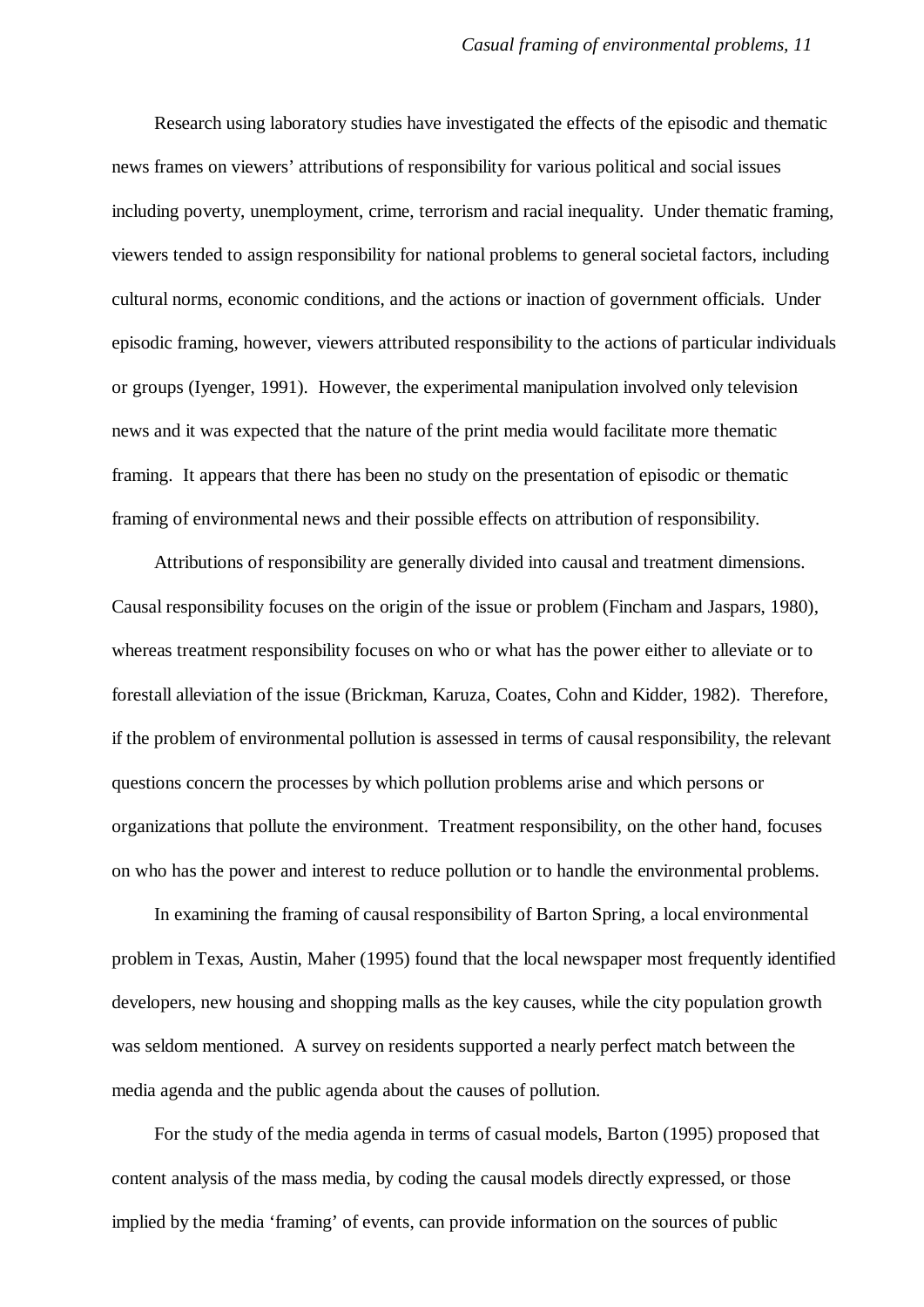explanations of social problems. Price and Tewksbury (1995) also proposed that the media framing effects can be tested by examining the frequency of constructs in media coverage of particular issues over time, and relating the results to the frequency of constructs appearing in audience cognitive responses to these issues.

Attribution of responsibility for environmental issues are of particular interest since the Hong Kong government advocates the 'polluter pays principle' as one of the basic principles for protecting the local environment. It states that those who cause environmental damage should pay for the costs of that damage, without subsidy, and should seek to curtail such damage by internalizing the costs of pollution. For example, the factory owner who pours chemical waste down the drain should pay the costs required to clean up the pollution. As a result, the responsibility for payment incurred passes from the public through indirect tax payment to the polluters (Planning, Environment and Lands Branch, 1993). Based on the polluter pays principle, the government introduced new environmental policies. These include introduction of various a charging scheme for treatment of chemical wastes, disposal of construction, commercial and industrial waste at landfills and recovery of sewage treatment costs in public's water bill. After a series of publicity campaigns carried out by the government, the 'polluter pays principle' was widely accepted among the public (Lai, 1992).

For the reporting of environmental news in Hong Kong, it is not uncommon to find that the content explicitly mentions who caused the problem or who should be responsible for doing something about it. For example, newspaper reported a government official said that motor vehicles were the major cause of air pollution in Hong Kong (*Sing Tao Jih Pao*, 4 January, 1996). In this way, attribution of responsibility by the press was evident through the use of direct quotation of selective new sources.

To conclude, this critical review has shown that mass media has potential influence on the perceived salience of environment as a problem among audience. Research on priming and framing represents the second wave of the agenda setting theory. One of the issues emerging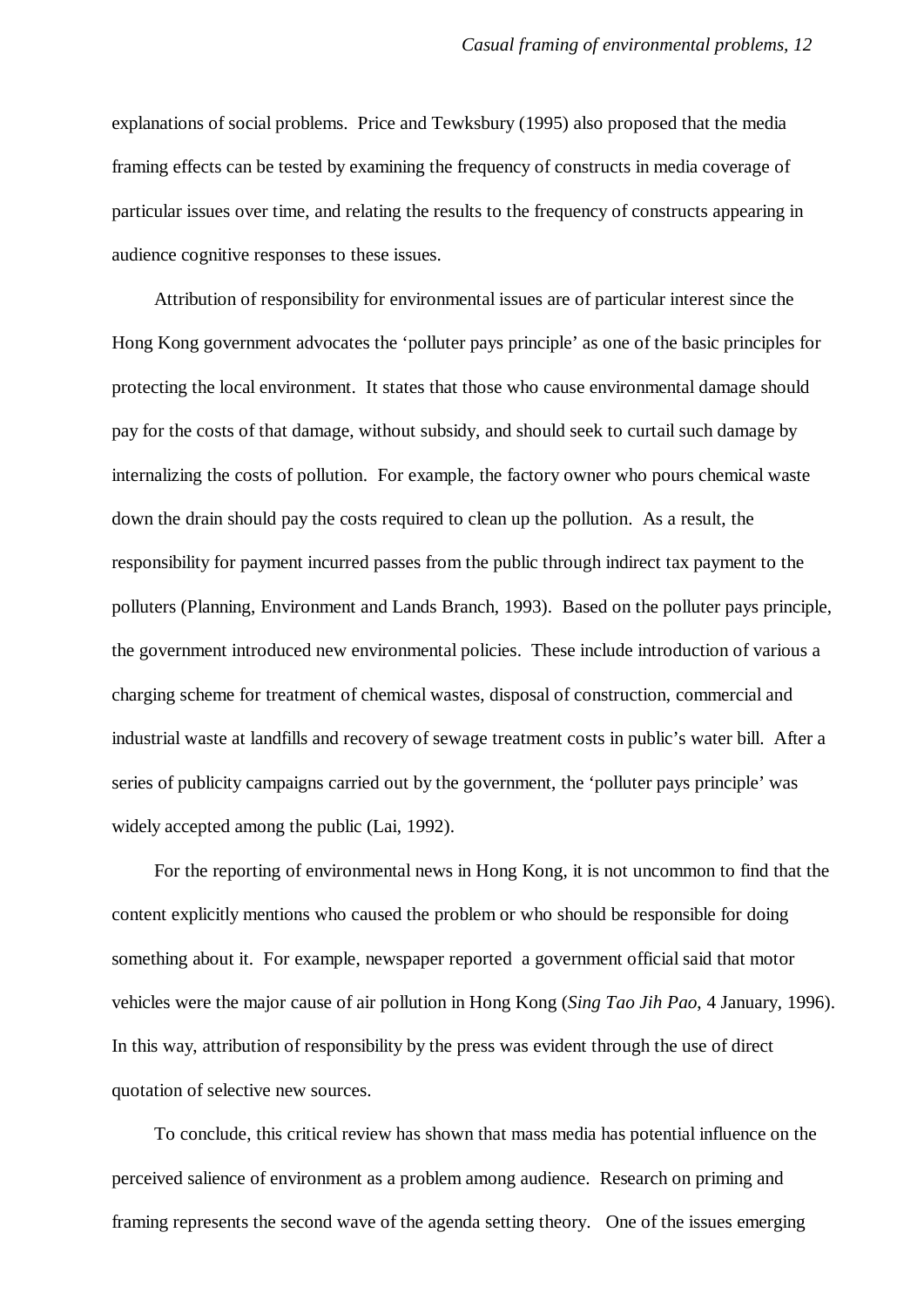from this review involves the attribution of causes and responsibilities of environmental problems. Content analysis of the mass media, coding the causal models directly expressed, or those implied by the media 'framing' of events, will provide information on the sources of public explanations of social problems.

## **Research method**

The environment is selected as the issue of this study. Environmental issues were defined as "news items relating to humanity's unintentional disruption of the ecological system" (Atwater, Salwen and Anderson, 1984, p.4).

This study involved a matching of the public agenda and the media agenda on causes and responsibilities of two selected local environmental problems. It investigated the relative frequency of attribution of causes and responsibilities in the media and its implication on the audiences' perception about responsibility of environmental problems. The two environmental problems selected were air pollution and domestic waste disposal problem. Air pollution was expected to be an obtrusive problem as air quality has direct implication on health consequence. Domestic waste disposal was expected to be an unobtrusive problem as the shortage of landfill had no direct implication on health. Most of the people care very little about where and how their domestic wastes are treated as long as these waste are cleared.

The media agenda was obtained through content analysis of print news about these two problems from 1st May, 1995 to 8th April, 1996 which was about twelve months before the public agenda data are collected. Two major Chinese daily newspapers, the *Sing Tao Jih Pao* and the *Ming Pao Daily News*, and one major English daily paper, the *South China Morning Post* were selected for analysis. These papers have both high circulation and an elite image. The three newspapers selected have a gross total readership of 986,000 in 1995 (Survey Research Hong Kong, 1995).

All news articles carried by the three selected newspapers about air pollution and solid waste disposal under the topic 'environment' in the Hong Kong Newspaper Clippings Index are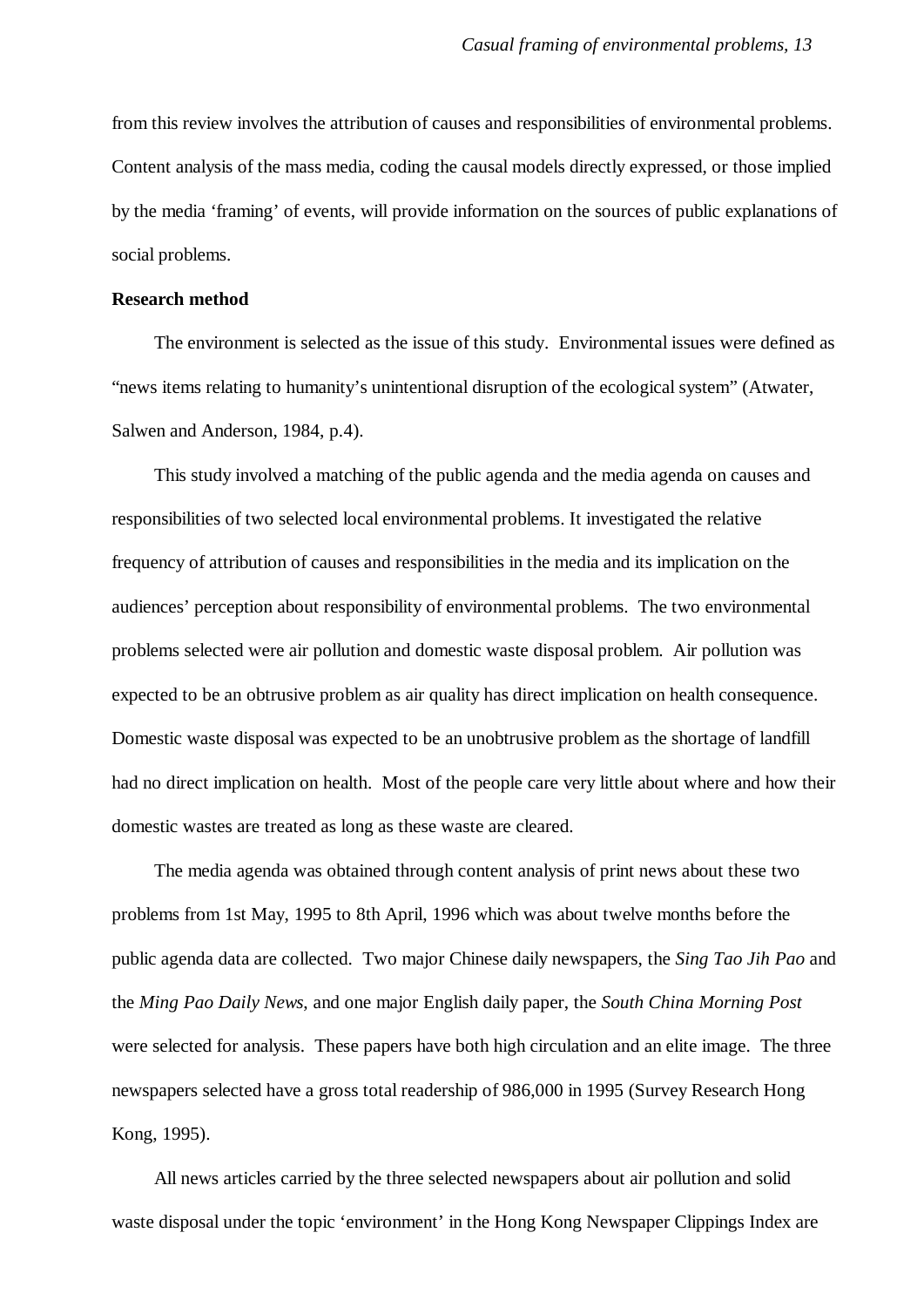examined. The coding unit was the individual news article. For each article, individuals or groups being accused of causing the problem or having the responsibility to solve the air pollution and the solid waste disposal problems are coded. A maximum of three causes and responsibility individuals or groups were coded. The number of causes and responsible groups in *Ming Pao Daily*, *Sing Tao Daily News* and the *South China Morning Post* will be weighted in the ratio of 2:1:1 to roughly reflect their relative readership sizes (Survey Research Hong Kong, 1995).

The public agenda was obtained from a telephone survey. The target population of the study was all Hong Kong residents aged 18 and above. Telephone numbers were first drawn randomly from the residential telephone directories as 'seed numbers', from which another set of numbers were generated using the 'plus/minus digit' method, in order to capture the unlisted numbers. All numbers were then mixed in random order to produce the final telephone sample. When telephone contact was successfully established with a target household, one person aged 18 or above was selected from all those present using the 'next birthday' rule (i.e. the household member whose birthday is the closest to the survey date). The telephone interview was conducted by the Social Science Research Center of the University of Hong Kong during the period from April 9 to 12, 1996. The sample size was 745 and the overall response rate was 57.4%. A demographic profile of the sample is summarized in Table 1.

## [ TABLE 1 ABOUT HERE ]

*Perceived obtrusiveness of pollution problems* Respondents were asked to rate the extent that the air pollution in Hong Kong was affecting their health and the solid waste disposal problems in Hong Kong was bothering them personally on a four point scale (1=not at all, 4=very much). Those who perceived the selected problem is not affecting him or her or affecting a little is classified as having an unobtrusive perception, and those who perceived the selected problem is affecting him or her to some or to very much extend is classified as having an obtrusive perception.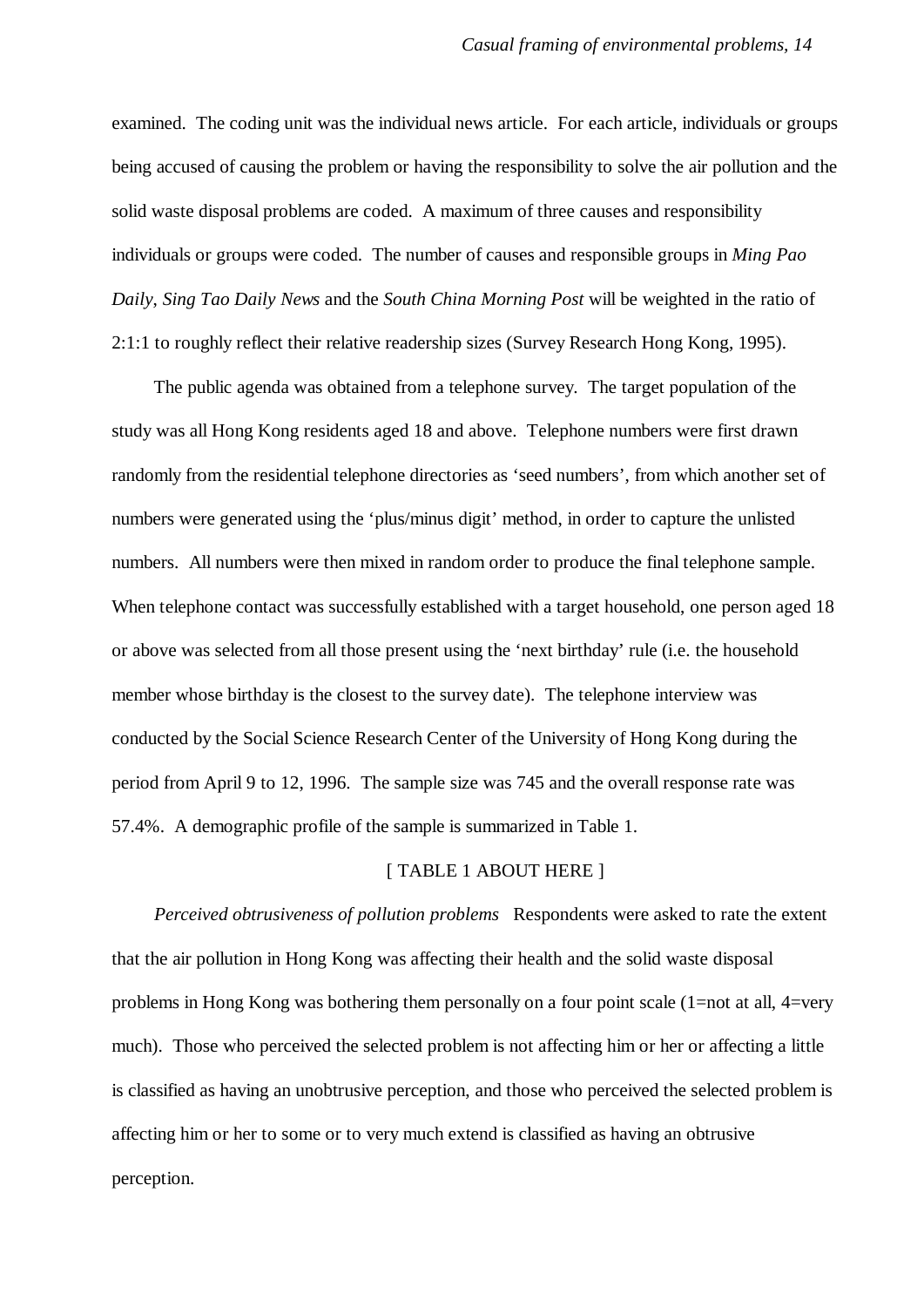*Causal and treatment responsibility of pollution problems* Respondents were asked about their perception on which persons or organizations cause and have the power to solve the air pollution and the waste disposal problems in Hong Kong. The questions were in open-ended form and up to three answers were recorded for each problem.

*Use of mass media for environmental news* Respondents were asked on four questions about how frequently they viewed television and read print news about Hong Kong's and the world's environmental on a four point scale (1=never read, 2=read occasionally, 3=read very often, 4=read every time). The sum of the four questions formed the measure of use of mass media for environmental news.

## **Results**

*Media agenda* During the content analysis period, there were twenty-one articles about air pollution. Most of the articles discussed about the compilation of an air quality index launched by the Environmental Protection Department and the government's proposed legislation of requiring light vans to switch from the use of diesel oil to petrol. Altogether twenty causes and twenty responsible groups were mentioned in the press. The causes and responsible groups reported in the surveyed articles are summarized in Table 2. Vehicles were most often blamed for the cause and other reasons such as the climate and the geographic environment was blamed for poor air quality.

During the content analysis period, there were only seven articles about solid waste disposal. Most of the articles were about the government's ten-year plan to reduce solid waste. Altogether nine causes and twelve responsible groups were mentioned in the press. The causes and responsible groups reported in the surveyed articles are summarized in Table 2.

#### [ TABLE 2 ABOUT HERE ]

*Public agenda* Survey results indicated that 72.2 percent and 41.1 percent of the respondents reported air pollution problem and solid waste disposal problem was affecting or bothering them very much or to some extent respectively. The mean scores for perceived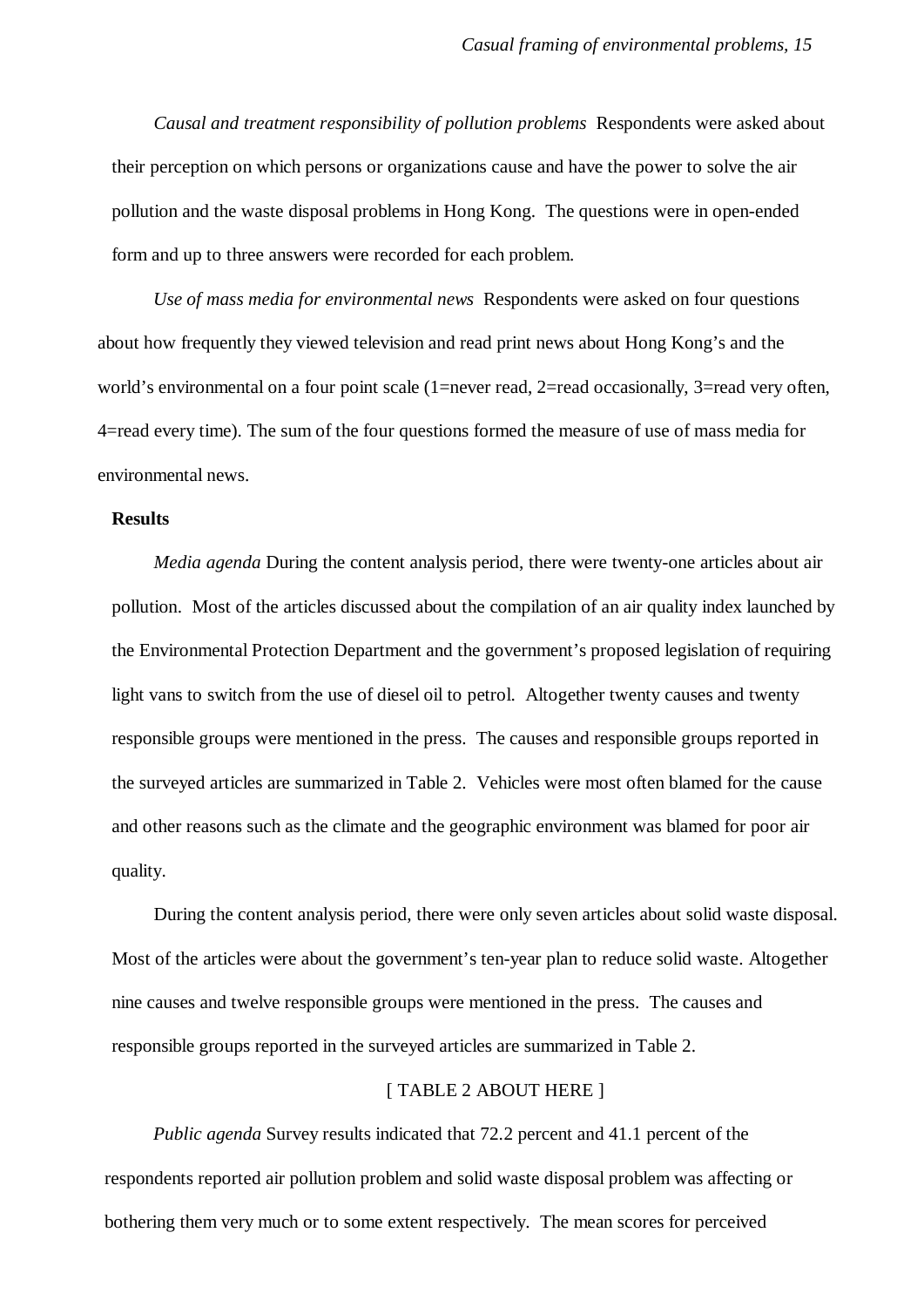obtrusiveness of the air pollution and solid waste disposal problem were 2.94 and 2.15 on a fourpoint scale respectively. Results of t-test indicated that there was significant difference in mean scores of perceived obtrusiveness among these two problems. The perceived obtrusiveness of the selected problem is conceptualized to be low for respondents who perceived that the selected problem is not affecting him or her, or is affecting him or her to a little extent. The perceived obtrusiveness of the selected problem is conceptualized to be high for respondents who perceived that the selected problem is affecting him or her to some little extent or very much.

The perceived causes and responsible persons or organizations of air pollution are summarized in Table 3. Altogether 1,048 causes were mentioned and the four most frequently mentioned causes were factory and electrical plants, vehicles, Hong Kong people and Hong Kong Government. These four causes contributed to over eighty percent of total number of causes mentioned. A total of 1,018 persons and organizations were mentioned to be responsible. The four most frequently mentioned were Hong Kong Government, Hong Kong people, factories and electrical plants and the Environmental Protection Department.

## [ TABLE 3 ABOUT HERE ]

In view of the large difference in the orders of magnitude of the number of causes and responsible groups mentioned in the survey and reported in the press, rank order correlation coefficients were compiled to match the media agenda and the public agenda. The mean of the tied ranks is assigned to each of the tied scores. Due to the large number of tied ranks, the Pearson rank correlation coefficient is preferred to Spearman r coefficient. The Pearson rank correlation coefficient between the causes perceived by the respondents and that reported in the press for air pollution problem was 0.56 and was not significant at 0.05 level. Similarly, the Pearson rank correlation coefficient for the treatment responsibility was 0.21 and was not significant at 0.05 level. Results indicated that there was no evidence for a positive relationship between the public agenda and the media agenda on the cause and responsibility of air pollution problem.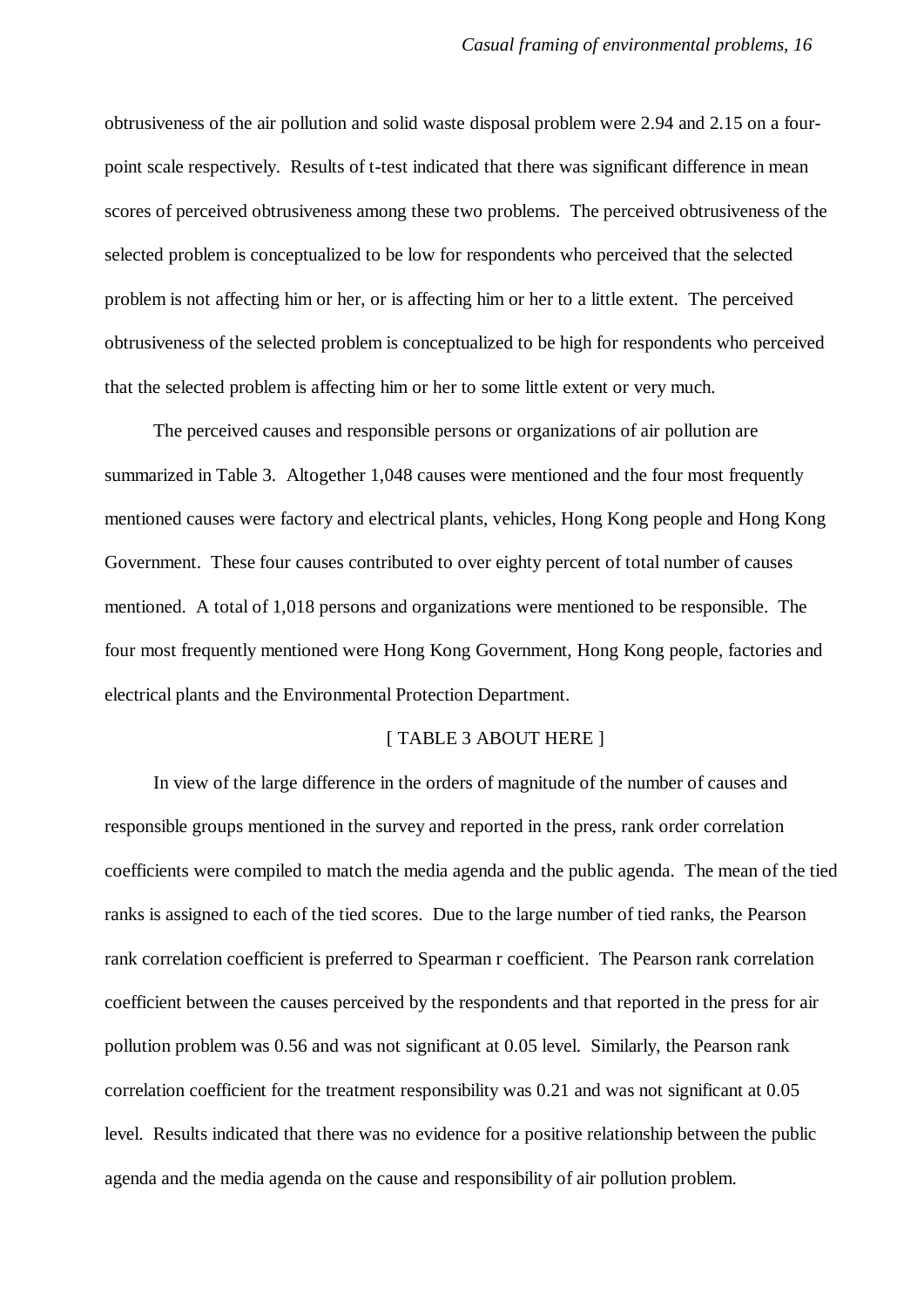The Pearson rank correlation coefficient between the causes and treatment responsibilities perceived by the respondents for air pollution problem was 0.53 and was not significant at 0.05 level. Results indicated that there was no evidence for a linear relationship between the ranking of perceived causes and responsibility group of air pollution problem.

The perceived causes and responsible persons or organizations of solid waste disposal are summarized in Table 4. Altogether 847 causes were mentioned and the four most frequently mentioned causes were Hong Kong Government, Hong Kong people, Urban Council/Regional Council and factories. These four causes contributed to over eighty percent of total number of causes mentioned. A total of 962 persons and organizations were mentioned to be responsible. The four most frequently mentioned were Hong Kong Government, Hong Kong people, Urban Council/Regional Council and environmental protection groups.

## [ TABLE 4 ABOUT HERE ]

The Pearson rank correlation coefficient between the causes perceived by the respondents and that reported in the press for solid waste disposal problem was 0.50 and was not significant at 0.05 level. Similarly, the Pearson rank correlation coefficient for the treatment responsibility was 0.45 and was not significant at 0.05 level. Again, results indicated that there was no evidence for a positive relationship between the public agenda and the media agenda on the cause and responsibility of solid waste disposal problem.

The Pearson rank correlation coefficient between the causes and treatment responsibilities for solid waste disposal problem perceived by the respondents was 0.60 and was significant at 0.05 level. Ranking of perceived causes of the solid waste disposal problem for positively related to the ranking of who should do something about it.

Chi-square tests are conducted to test whether the perception of cause and treatment responsibility is related with respondents' use of mass media. Use of mass media for environmental news was obtained by summing the scores for consumption of environmental news about the Hong Kong and the world's environment in the press as well as on the television. The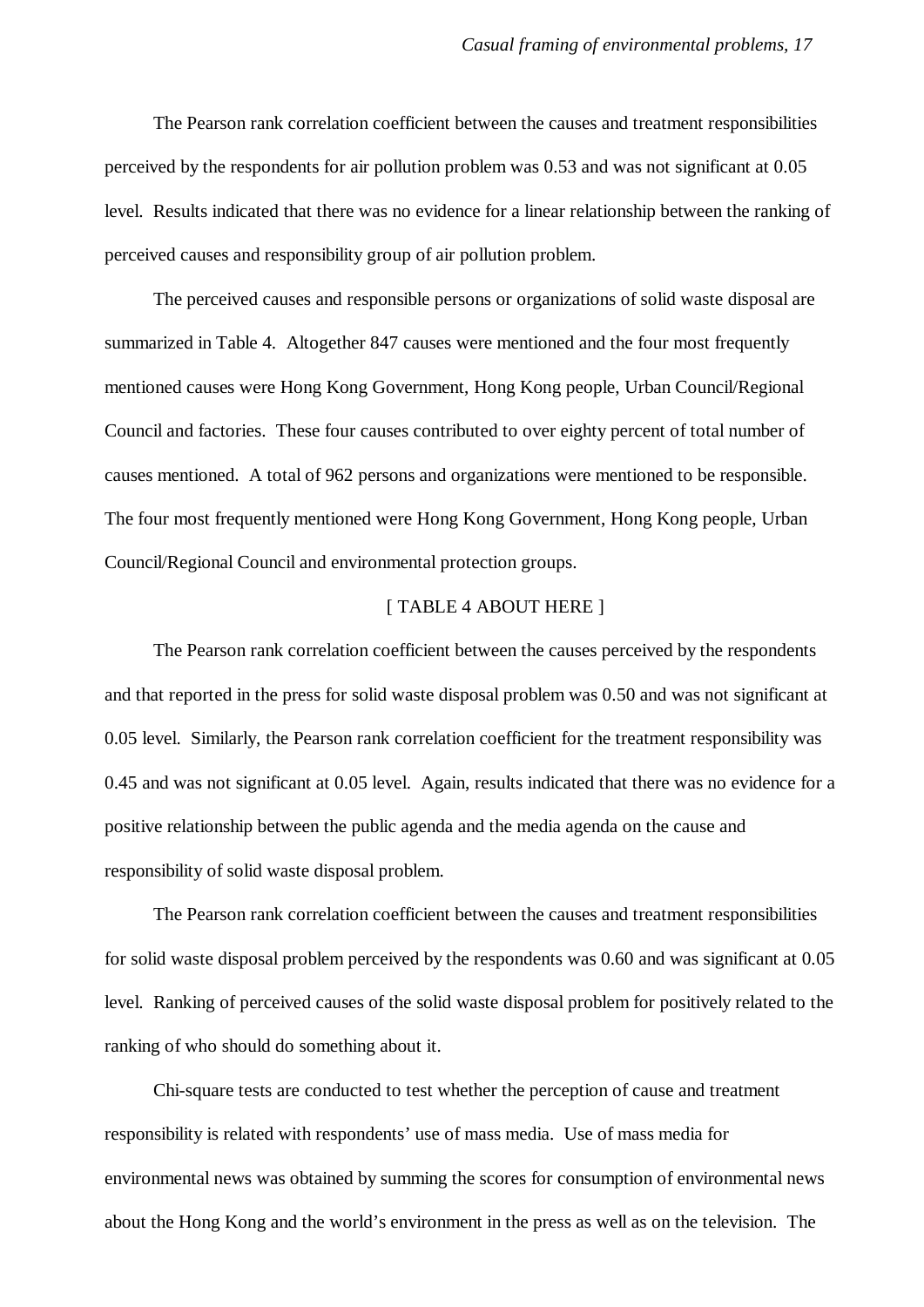alpha coefficient was 0.82. Use of mass media for environmental news is grouped into two levels of high and low, using the mean score of nine as a dividing line. Chi-square values for perception of cause and treatment responsibility of air pollution were 0.67 and 1.10 respectively and were not significant at 0.05 level. Chi-square values for perception of cause and treatment responsibility of solid waste disposal problem were 0.45 and 1.23 respectively and were not significant at 0.05 level. Results indicated that respondents who use more mass media for environmental news had a similar perception of cause and treatment responsibility with those who use less mass media for environmental news.

Chi-square tests are also conducted to test whether the perception of cause and treatment responsibility is related with respondents' perceived obtrusiveness of the problem. Chi-square values for perception of cause and treatment responsibility of air pollution were 0.88 and 1.97 respectively and were not significant at 0.05 level. Chi-square values for perception of cause and treatment responsibility of solid waste disposal problem were 0.88 and 1.97 respectively and were not significant at 0.05 level. Results indicated that respondents who perceived the selected problem as an obtrusive issue had a similar perception of cause and treatment responsibility with those who did not perceived the selected problem as an obtrusive issue.

The hypothesis that the relative frequency of reporting of causal and treatment responsibility of specific pollution problems will correlate with the perceived causal and treatment responsibility of the problem among the audience was not supported in this study. Those who use more mass media for environmental news were not more likely to attribute the causal and treatment responsibilities of environmental problems to those reported in the mass media than those who use less mass media for environmental news. The correlation between media agenda and public agenda was not higher for an unobtrusive problem than an obtrusive problem. Results indicated that there was a lack of direct link between the public agenda and the media agenda on cause and treatment responsibility.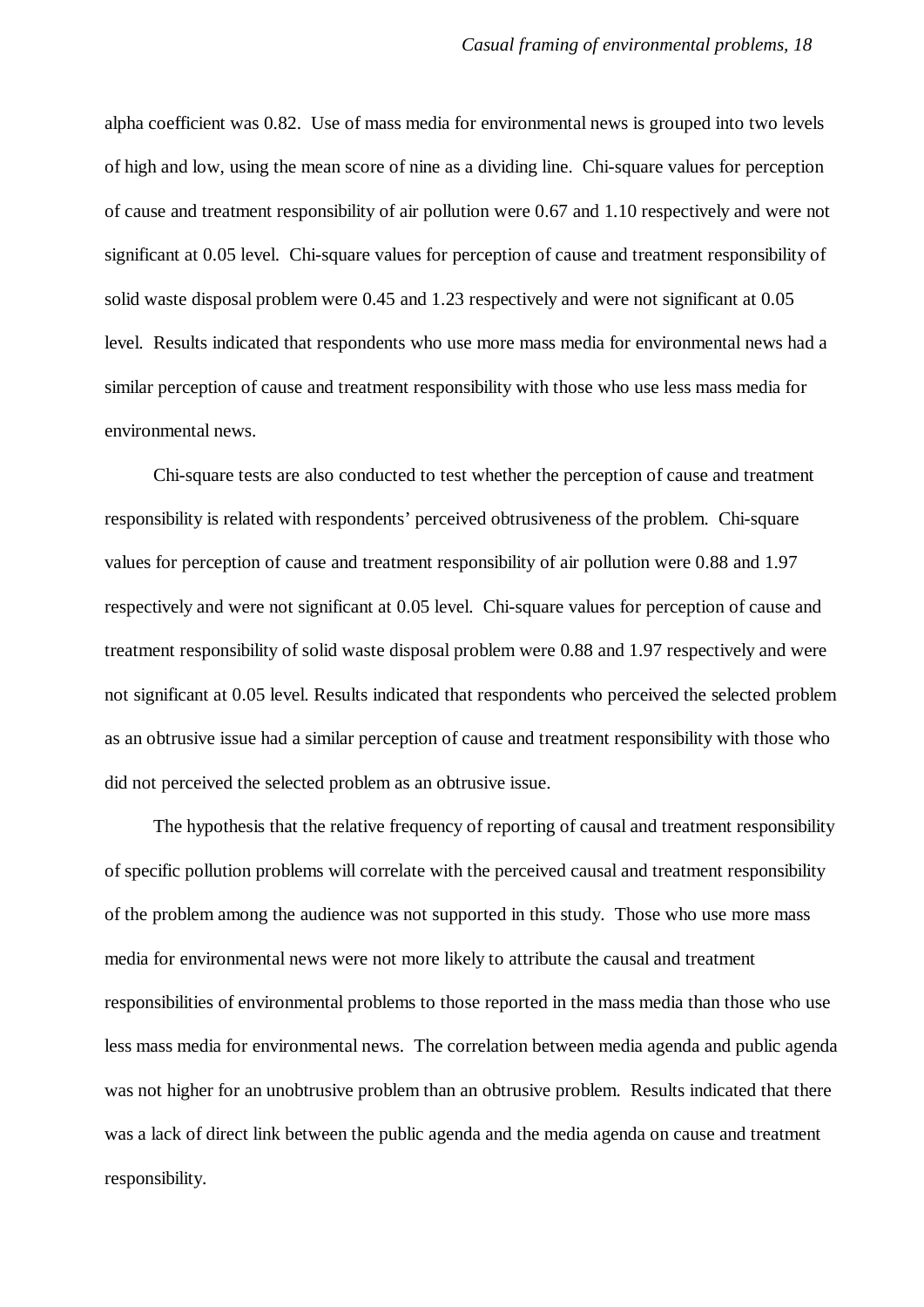An interesting observation about the causal and treatment attribution was that there was positive correlation between the number of causes and treatment responsibility groups mentioned and the use of mass media. The correlation coefficient between the number of causes and responsible groups and the use of mass media for the air pollution problem was 0.24 and 0.15 respectively. The correlation coefficient between the number of causes and responsible groups and the use of mass media for the solid waste disposal problem was 0.15 and 0.17 respectively. All these coefficients were significant at 0.0001 level. This indicated that respondents who used more media for environmental news were able to give more causes and responsible groups for the selected problems.

General linear models were used to predict the number of causes or responsible groups mentioned by the degree of mass media use and the perceived obtrusiveness of the issue for each of the selected problem. The results of the four general linear models are summarized in Table 6. All four models were significant at 0.001 level, indicating that use of mass media and perceived obtrusiveness contributed to the prediction of number of causes and responsible groups mentioned. Perceived obtrusiveness contributed to the number of causes mentioned but not the number of responsible groups for both problems. For every unit increase in use of mass media, the respondent would on average give 0.104 more causes of air pollution. Respondents who perceived air pollution problem as obtrusive would on average give 0.13 more causes than those who perceived it as unobtrusive when their use of mass media had been controlled. Similarly, for every unit increase in use of mass media, the respondents would on average give 0.051 more causes of solid waste disposal problem. Respondents who perceived solid waste as an obtrusive problem would on average give 0.32 more causes than those who perceived it as unobtrusive when their use of mass media had been controlled.

For every unit increase in use of mass media, the respondents would on average give 0.055 and 0.056 more responsible groups of air pollution and solid waste disposal problem respectively.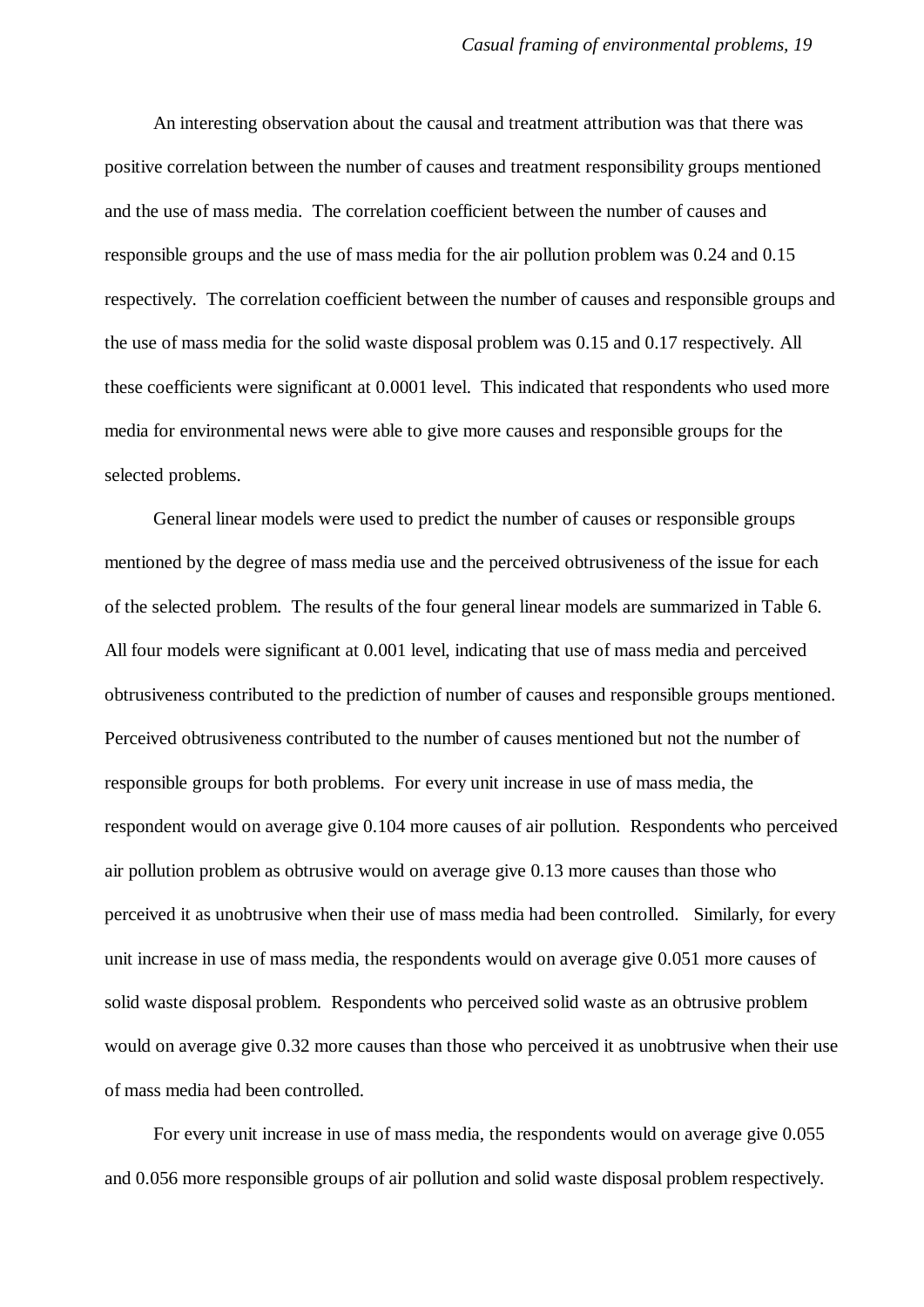There was no difference in number of responsible groups mentioned for respondents with high and low perceived obtrusiveness when their use of mass media had been controlled.

#### [ TABLE 6 ABOUT HERE ]

## **Discussions**

Results of rank order correlation indicate that there is no significant relationship between the public agenda and the media agenda on cause and treatment responsibility of the two selected environmental problems. This is probably because the infrequent occurrence of news articles about the specific problems and the lack of detailed analysis about the causes and solutions of the problems. In analyzing the change in public and media agenda of sixteen issues over one year, Brosius and Kepplinger (1990) found that agenda setting effect was found only for issues that were covered intensively and with large variance. In this study, the coverage and framing on causes and treatment responsibilities was very weak. On average, there were only seven and two articles a year in each sampled newspaper about air pollution and solid waste disposal problem respectively. It is unlikely that this weak frame of reference will guide the public opinion.

Respondents are more likely to refer to their own experience to account for causes of the problems. For example, smoke from factory chimneys and vehicles are highly visible and they are reported most frequently by respondents to be the causes of the air pollution problem. For the solid waste disposal problem, respondents can hardly see where the wastes come from. Instead, the government and the agent that collects waste are blamed. For the case of solid waste disposal, respondents' causal attribution was far from the real-world condition. Although construction waste contributed to over fifty percent of the total solid waste (Census and Statistics Department, 1995), it was greatly ignored by the respondents.

There was an overwhelming reliance on government to do something for both problems. Heider (1958) regarded the attribution of an event to personal or environmental factors determines the extent to which an individual is held responsible for that event. The high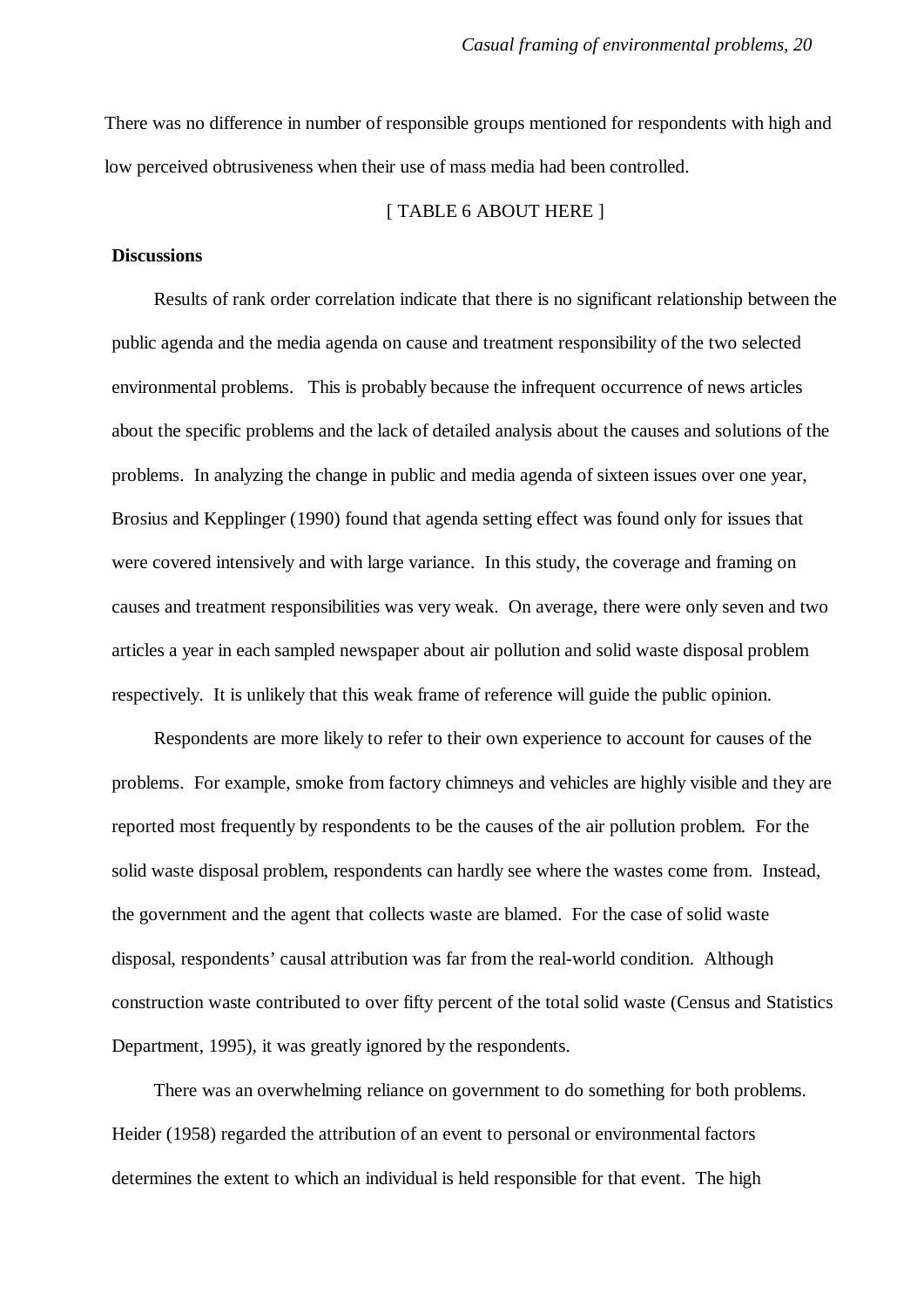percentage of respondents attributing treatment responsibility to the government may be an indication of their excuses to escape from their own duties to do something.

For both environmental problems, use of mass media were positively related to number of causes and treatment groups mentioned. Results suggest that use of mass media may deepen respondents' cognitive dimension and enhance their ability to explain social phenomena. Barton (1995) argued that asking why about social phenomena was very different from questioning individuals about the motives and influences which lead to their own action. People cannot answer simply from introspection, but have to use their information about the society around them. Mass media become a common and easily accessible source of information about the society. More frequent use of media for environmental news may trigger respondents' attention to the issue, be more observant about the causes and be more ready to form opinion about who should be responsible.

Respondents perceived of being affected by the problem mentioned more causes than those who perceived of not being affected. This suggests that people are more eager to explain or interpret causes of societal phenomena when they are being affected by the issues. Personal involvement increases the interest and the need to understand reasons causing the problem. Degree of obtrusiveness is positively related to number of causes perceived. Therefore, more causes have been identified for the obtrusive air pollution problem than the unobtrusive solid waste disposal problem.

## **Conclusion**

In matching the cause and treatment attribution of air pollution and solid waste disposal problems in the print news contents and the surveyed respondents' perception, the framing effect of mass media was not supported. It is probably due to the infrequent and weak framing of the causes and treatment responsibilities in the print media. Respondents are more likely to refer to their own experience to explain causes of the problems. For the two selected problems tested, results indicate that use of mass media for environmental news was positively related to number of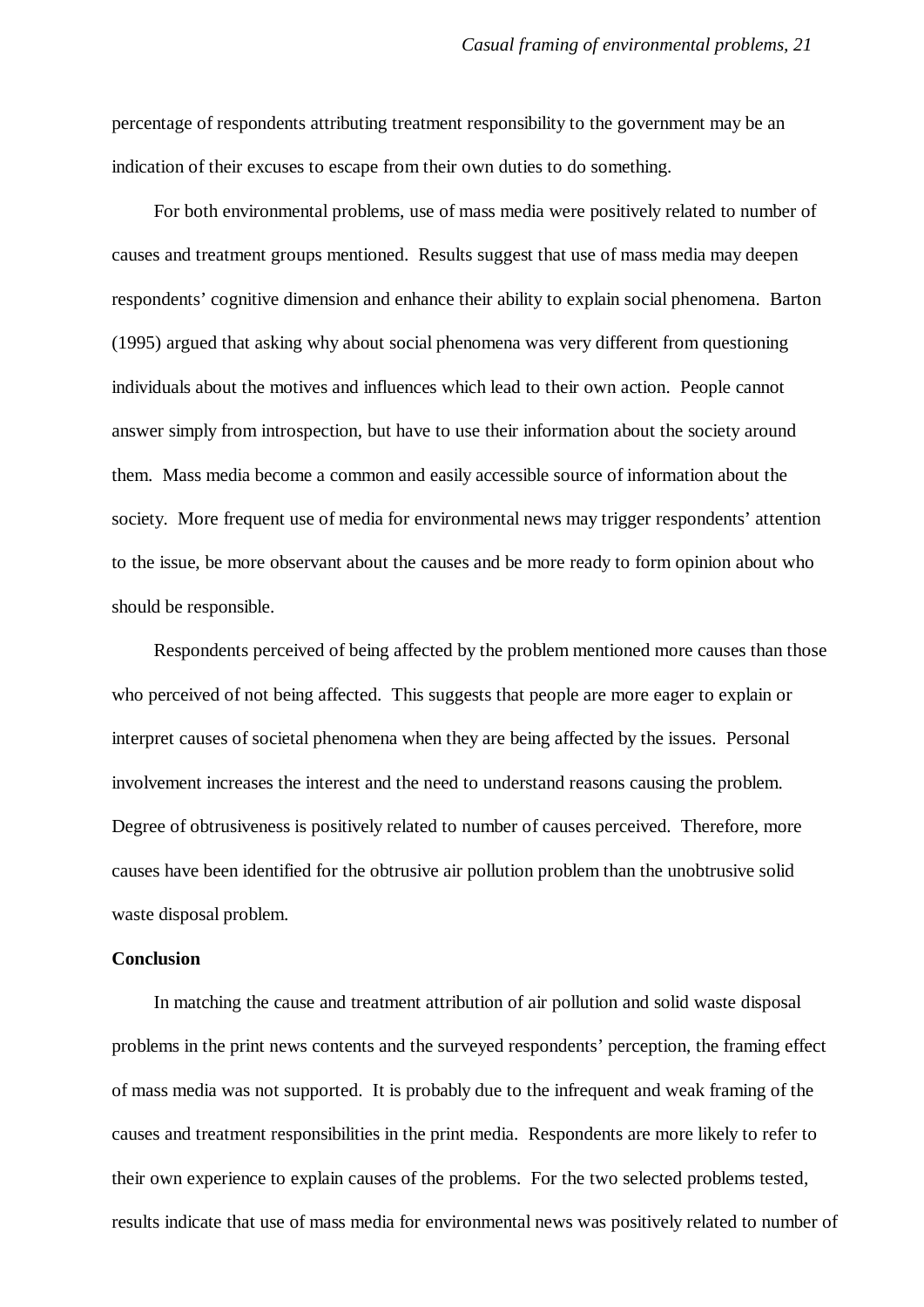causes and treatment groups mentioned. Reading and viewing of environmental news may deepen respondents' cognitive dimension and enhance their ability to explain societal phenomena and form opinion about the solutions. Perceived obtrusiveness of the issue appeared to be a moderating variable. Respondents perceived of being affected by the problem mentioned more causes than those of not being affected.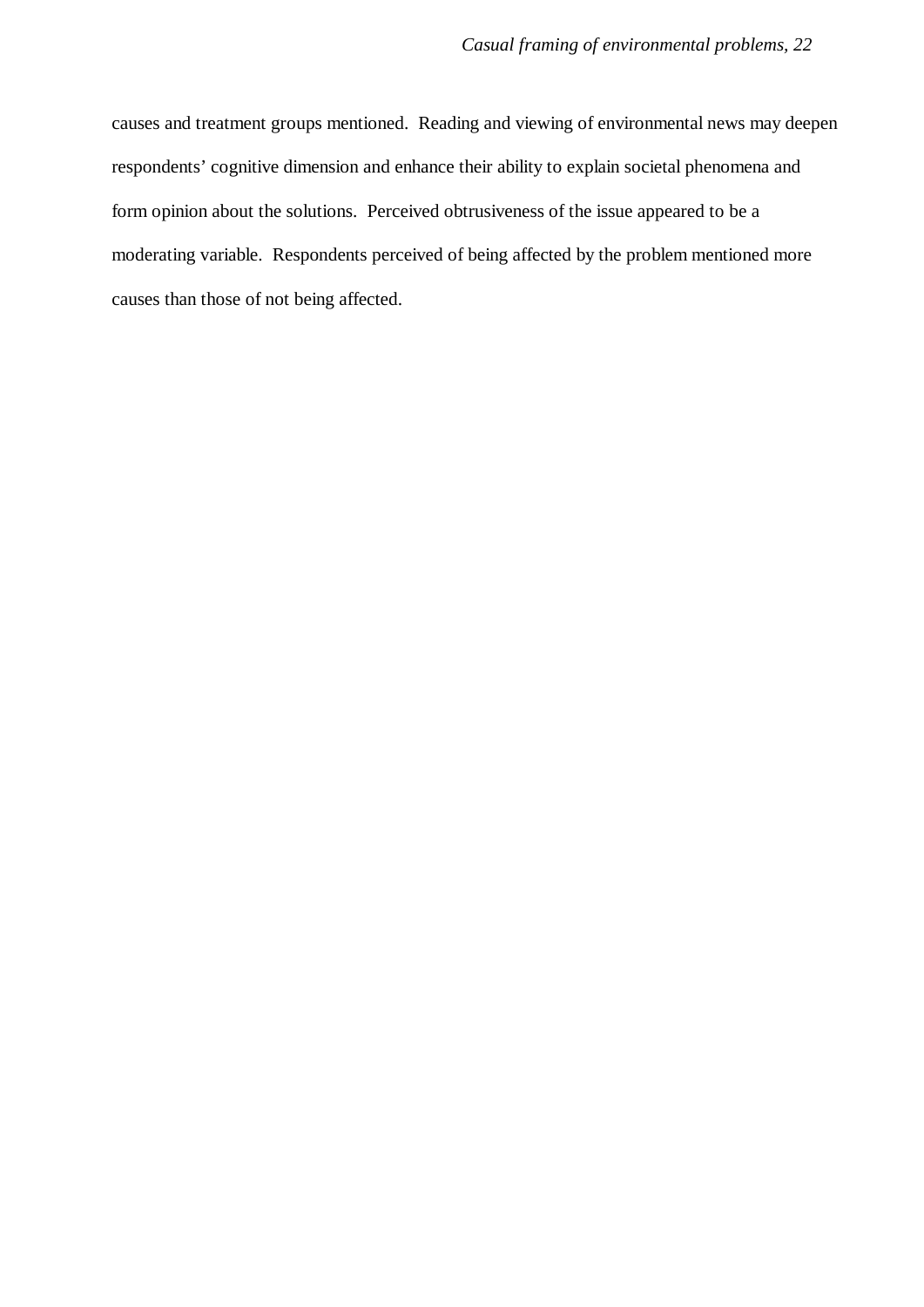Table 1 Sample profile (N=745)

| Demographic                   | No. | $\%$ |
|-------------------------------|-----|------|
|                               |     |      |
| <b>Sex</b>                    |     |      |
| Males                         | 357 | 48.3 |
| Females                       | 382 | 51.7 |
| Age                           |     |      |
| $15-19$                       | 63  | 8.9  |
| 20-29                         | 167 | 23.5 |
| 30-39                         | 218 | 30.7 |
| 40-49                         | 139 | 19.5 |
| 50-59                         | 42  | 5.9  |
| $60+$                         | 82  | 11.5 |
| <b>Education</b>              |     |      |
| Primary                       | 165 | 22.6 |
| Secondary                     | 389 | 53.2 |
| Matriculated                  | 55  | 7.5  |
| Tertiary                      | 27  | 3.7  |
| Degree                        | 95  | 13.0 |
|                               |     |      |
| <b>Household type</b>         |     |      |
| Public housing                | 281 | 38.6 |
| Home Ownership Scheme housing | 105 | 14.4 |
| Private housing               | 293 | 40.2 |
| Village                       | 22  | 3.0  |
| Others                        | 27  | 3.7  |
| Occupation                    |     |      |
| Managers, executives          | 48  | 6.6  |
| Professionals                 | 59  | 8.1  |
| Associate professionals       | 10  | 1.4  |
| Clerks                        | 97  | 13.4 |
| Services, sales               | 113 | 15.6 |
| Fishers                       | 5   | 0.7  |
| <b>Artists</b>                | 29  | 4.0  |
| Machine operators             | 41  | 5.6  |
| Unskilled workers             | 29  | 4.0  |
| <b>Students</b>               | 87  | 12.0 |
| Housewives                    | 119 | 16.4 |
| Retired, unemployed, others   | 81  | 11.2 |
| Unidentified                  | 8   | 1.1  |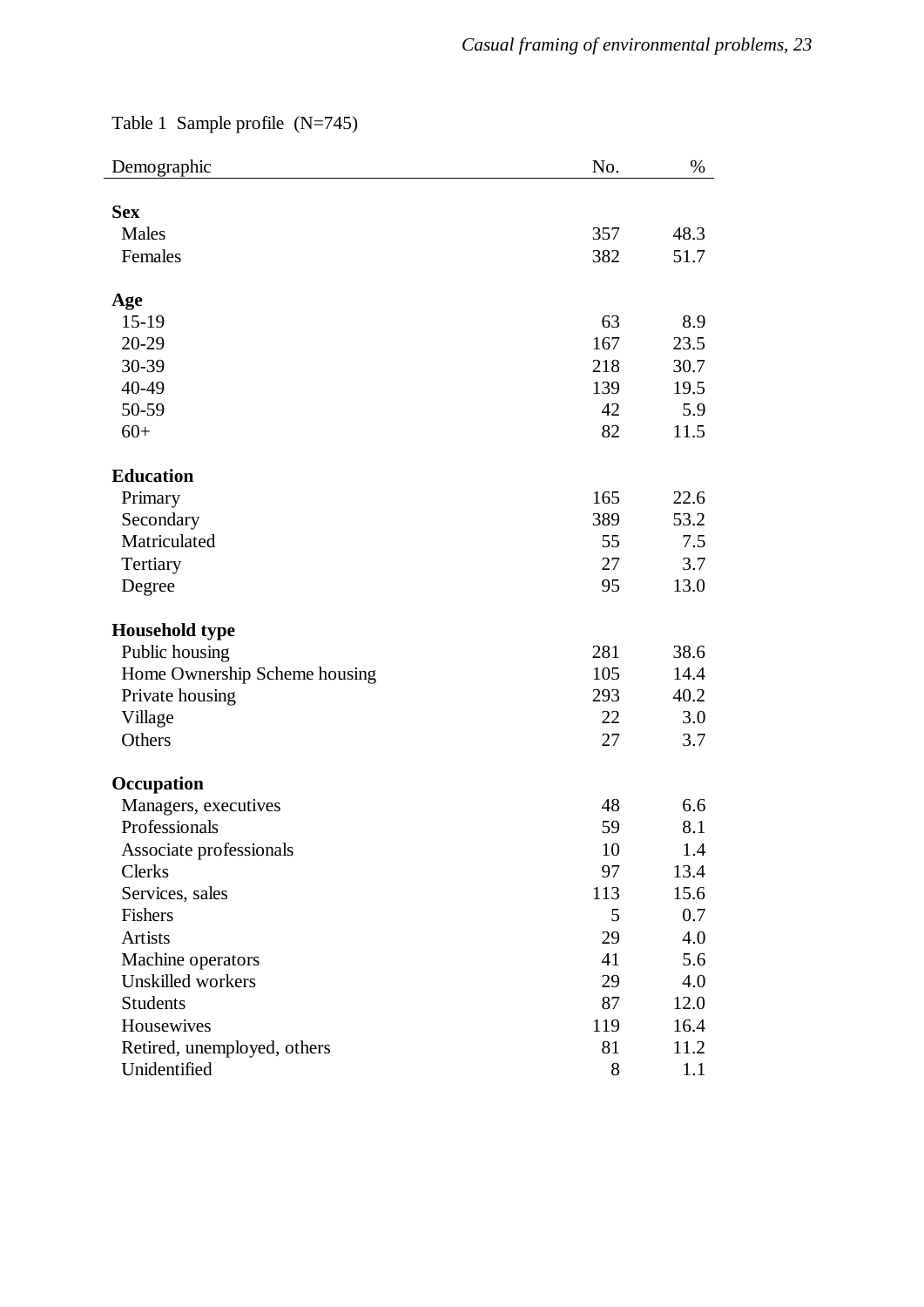|                                            |                | Cause | Responsible persons |                 |
|--------------------------------------------|----------------|-------|---------------------|-----------------|
|                                            |                |       |                     | or organization |
|                                            | No.            | $\%$  | No.                 | %               |
| Factories, electrical plants               |                | 5.0   | $\Omega$            | 0.0             |
| Buses, vehicles, car-owners                | 13             | 65.0  |                     | 35.0            |
| HK people                                  | $\Omega$       | 0.0   |                     | 0.0             |
| <b>HK</b> Government                       | $\Omega$       | 0.0   | 10                  | 50.0            |
| <b>Smokers</b>                             | $\Omega$       | 0.0   | $\Omega$            | 0.0             |
| <b>Construction sites</b>                  | $\overline{2}$ | 10.0  |                     | 5.0             |
| <b>Environmental Protection Department</b> | 0              | 0.0   | 0                   | 0.0             |
| Companies, offices                         | 0              | 0.0   | 0                   | 0.0             |
| Investors                                  | 0              | 0.0   |                     | 0.0             |
| Railway, MTR, aeroplanes, vessels          | 0              | 0.0   | 0                   | 0.0             |
| Environmental protection groups            | 0              | 0.0   | $\Omega$            | 0.0             |
| Schools (education)                        | 0              | 0.0   | 0                   | 0.0             |
| Others                                     | 4              | 20.0  | 2                   | 10.0            |
| Total                                      | 20             | 100.0 | 20                  | 100.0           |

Table 2 Causes and responsible persons or organizations of air pollution reported in the press

\*\*\*\*\*\*\*\*\*\*\*\*\*\*\*\*\*\*\*\*\*\*\*\*\*\*\*\*\*\*\*\*\*\*\*\*\*\*\*\*\*\*\*\*\*\*\*\*\*\*\*\*\*\*\*\*\*\*\*\*\*\*\*\*\*\*\*\*\*\*\*\*\*\*\*\*\*

Table 3 Causes and responsible persons or organizations of solid waste disposal problem reported in the press

|                                            | Cause | Responsible persons |
|--------------------------------------------|-------|---------------------|
|                                            |       | or organization     |
|                                            | No.   | No.                 |
| <b>HK</b> Government                       |       |                     |
| HK people                                  |       |                     |
| Urban Council/Regional                     |       |                     |
| Factories                                  |       |                     |
| Households                                 |       |                     |
| <b>Construction sites</b>                  |       |                     |
| <b>Restaurants</b>                         |       |                     |
| <b>Environmental Protection Department</b> |       |                     |
| Companies, offices                         |       |                     |
| Environmental protection groups            |       |                     |
| Schools (education)                        |       |                     |
| Others                                     |       |                     |
| Total                                      | 9     | 12                  |
|                                            |       |                     |

Note: Percentages are not compiled due to small N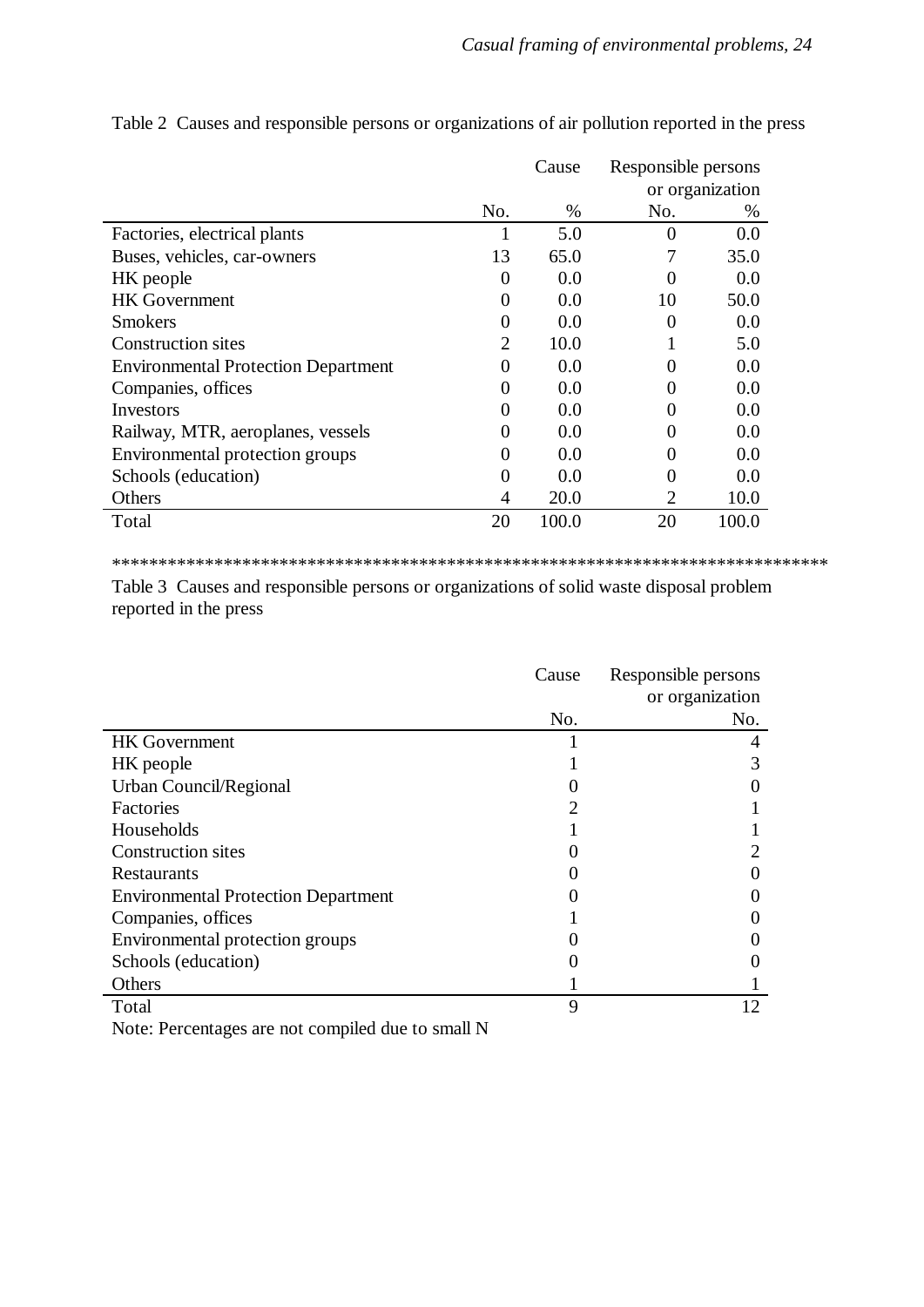|                                            |              | Cause | Responsible persons |                 |
|--------------------------------------------|--------------|-------|---------------------|-----------------|
|                                            |              |       |                     | or organization |
|                                            | No.          | %     | No.                 | $\%$            |
| Factories, electrical plants               | 286          | 27.3  | 81                  | 8.0             |
| Buses, vehicles, car-owners                | 249          | 23.8  | 47                  | 4.6             |
| HK people                                  | 206          | 19.7  | 259                 | 25.4            |
| <b>HK</b> Government                       | 124          | 11.8  | 420                 | 41.3            |
| <b>Smokers</b>                             | 37           | 3.5   | 9                   | 0.9             |
| <b>Construction sites</b>                  | 28           | 2.7   | 6                   | 0.6             |
| <b>Environmental Protection Department</b> | 24           | 2.3   | 57                  | 5.6             |
| Companies, offices                         | 23           | 2.2   | 12                  | 1.2             |
| Investors                                  | 20           | 1.9   | 22                  | 2.2             |
| Railway, MTR, aeroplanes, vessels          | 11           | 1.0   | 8                   | 0.8             |
| Environmental protection groups            | 0            | 0.0   | 44                  | 4.3             |
| Schools (education)                        | $\mathbf{0}$ | 0.0   | 25                  | 2.5             |
| Others                                     | 40           | 3.8   | 28                  | 2.8             |
| Total                                      | 1048         | 100.0 | 1018                | 100.0           |

Table 4 Perceived causes and responsible persons or organizations of air pollution in the survey

Note: Respondents may give at most three possible answers

\*\*\*\*\*\*\*\*\*\*\*\*\*\*\*\*\*\*\*\*\*\*\*\*\*\*\*\*\*\*\*\*\*\*\*\*\*\*\*\*\*\*\*\*\*\*\*\*\*\*\*\*\*\*\*\*\*\*\*\*\*\*\*\*\*\*\*\*\*\*\*\*\*\*\*\*

Table 5 Perceived causes and responsible persons or organizations of solid waste disposal problem in the survey

|                                            |          | Cause | Responsible persons |                 |
|--------------------------------------------|----------|-------|---------------------|-----------------|
|                                            |          |       |                     | or organization |
|                                            | No.      | $\%$  | No.                 | $\%$            |
| <b>HK</b> Government                       | 230      | 27.2  | 400                 | 41.6            |
| HK people                                  | 220      | 26.0  | 248                 | 25.8            |
| Urban Council/Regional Council             | 143      | 16.9  | 143                 | 14.9            |
| Factories                                  | 91       | 10.7  | 27                  | 2.8             |
| Households                                 | 47       | 5.5   | 16                  | 1.7             |
| Construction sites                         | 34       | 4.0   | 16                  | 1.7             |
| Restaurants                                | 27       | 3.2   | 9                   | 0.9             |
| <b>Environmental Protection Department</b> | 12       | 1.4   | 29                  | 3.0             |
| Companies, offices                         | 7        | 0.8   | 9                   | 0.9             |
| Environmental protection groups            | $\theta$ | 0.0   | 30                  | 3.1             |
| Schools (education)                        | $\theta$ | 0.0   | 16                  | 1.7             |
| Others                                     | 36       | 4.3   | 19                  | 2.0             |
| Total                                      | 847      | 100.0 | 962                 | 100.0           |

Note: Respondents may give at most three possible answers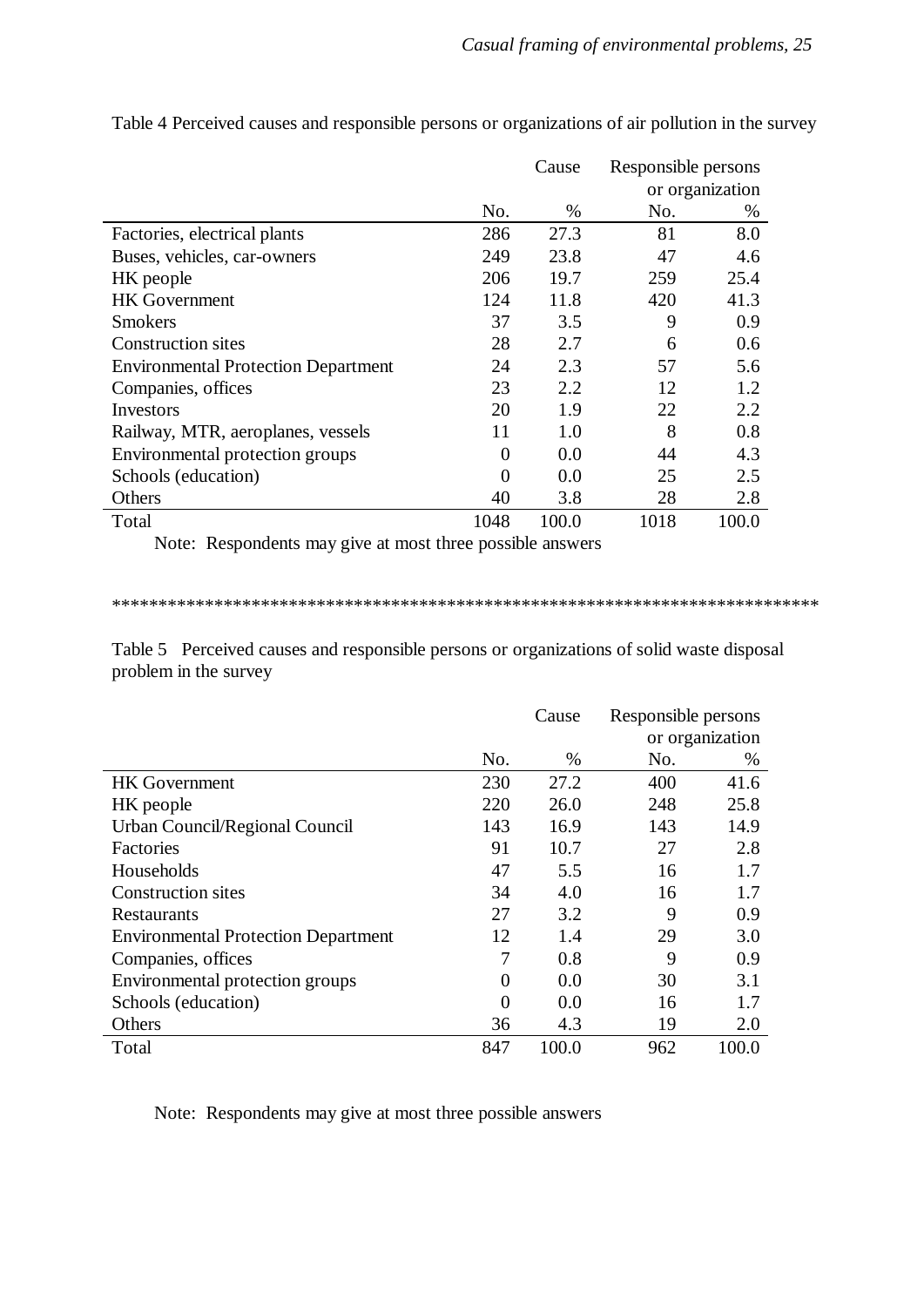Table 6 Summary of general linear model for predicting number of causes or responsible groups for air pollution and solid waste disposal problems by perceived obtrusiveness and use of mass media

| Predicted variable F-value of                                               | model                                | R-square                                                            | Model                                                                   |
|-----------------------------------------------------------------------------|--------------------------------------|---------------------------------------------------------------------|-------------------------------------------------------------------------|
| no. of causes of ai 23.78***<br>pollution (AC)                              |                                      | 0.063                                                               | $AC=0.42+0.104*$ mass media for low perceived<br>obtrusiveness          |
|                                                                             |                                      |                                                                     | $AC=0.55+0.104*$ mass media for high perceived<br>obtrusiveness         |
| no. of treatment                                                            | 0.027<br>$10.03***$<br>groups of air |                                                                     | $AT=0.94+0.055*$ mass media                                             |
| pollution<br>(AT)                                                           |                                      |                                                                     | no difference in intercepts for high and low<br>perceived obtrusiveness |
| no. of causes of<br>0.060<br>20.86***<br>solid waste dispos<br>problem (WC) |                                      |                                                                     | $WC = 0.58 + 0.051$ * mass media for low perceived<br>obtrusiveness     |
|                                                                             |                                      | $WC = 0.90 + 0.051$ *mass media for high perceived<br>obtrusiveness |                                                                         |
| no. of treatment                                                            | $11.39***$                           | 0.033                                                               | $WT=0.89+0.056*$ mass media                                             |
| groups of solid<br>waste disposal<br>problem (WT)                           |                                      |                                                                     | no difference in intercepts for high and low<br>perceived obtrusiveness |

\*\*\* F-value significant at 0.001 level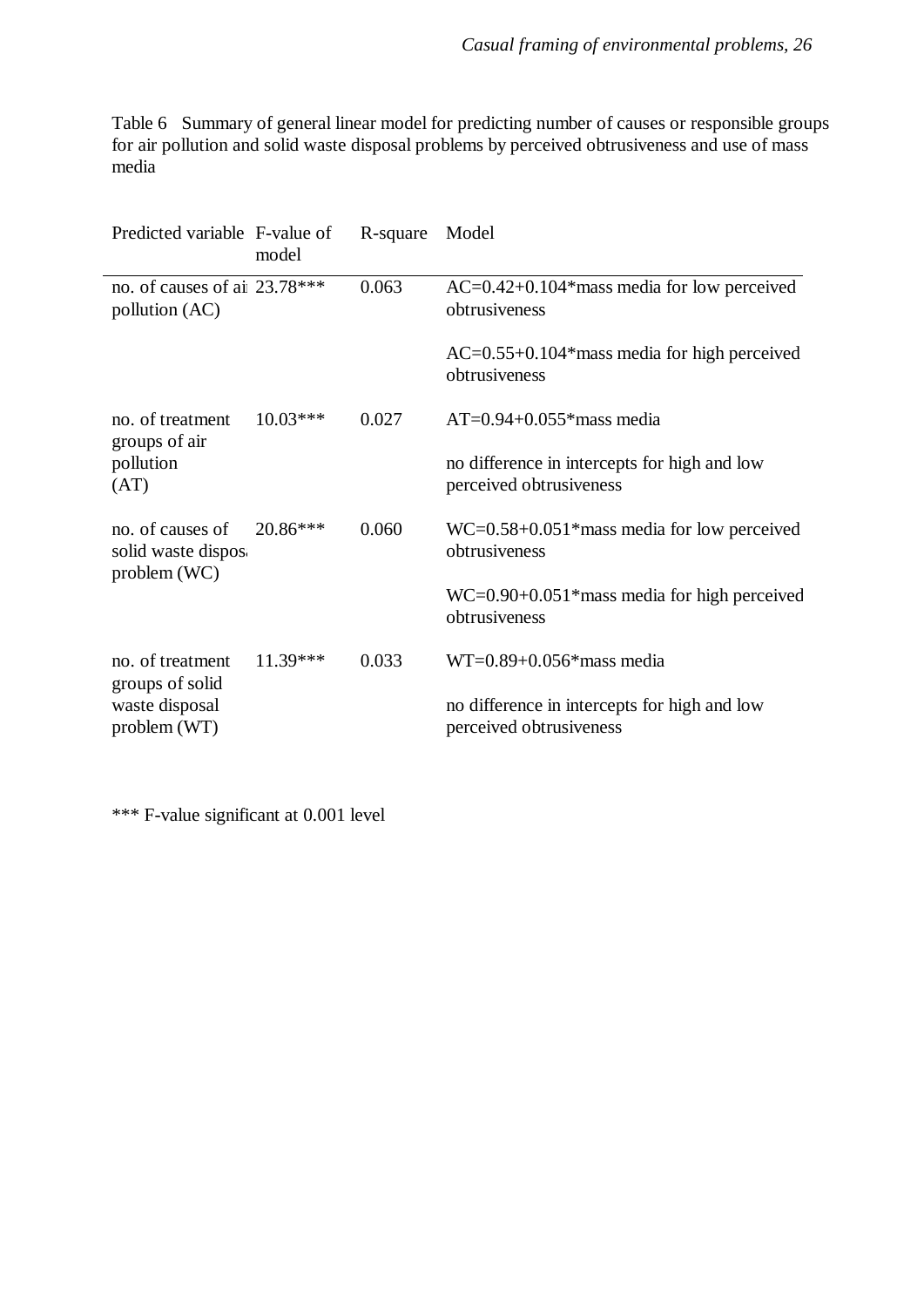#### **REFERENCES**

- Ader, C. R. (1995). A longitudinal study of agenda setting for the issue of environmental pollution. Journalism and Mass Communication Journal, 72(2), 300-311.
- Atwater, T., Salwen, M. B., & Anderson, R. B. (1985). Media agenda setting with environmental issues. Journalism Quarterly(62), 393-397.
- Barton, A. H. (1995). Asking why about problems: Ideology and causal models in the public mind. International Journal of Public Opinion Research, 7(4), 299-327.
- Behr, R. L., & Iyengar, S. (1985). Television news, real-world cues, and changes in the public agenda. Public Opinion Quarterly(49), 38-57.
- Brickman, P., Karuza, J. J., Coates, D., Cohn, E., & Kidder, L. (1982). Models of helping and coping. American Psychologist(37), 368-384.
- Brosius, H., & Kepplinger, H. M. (1990). The agenda-setting function of television news: Static and dynamic views. Communication Research, 17(2), 183-211.
- Census and Statistics Department (1995). Hong Kong annual digest of statistics. Hong Kong: Government Printer.
- Cohen, B. C. (1963). The press, the public and foreign policy. Princeton: Princeton University Press.
- Demers, D. P., Craff, D., Choi, Y. H., & Pessin, B. M. (1989). Issue obtrusiveness and the agenda-setting effects of national network news. Communication Research, 16(6), 793- 812.
- Entman, R. M. (1993). Framing: Toward Clarification of a fractured paradigm. Journal of Communication, 43(4), 51-58.
- Erbring, L., Goldenberg, E. N., & Miller, A. H. (1980). Front-page news and real-world cues: A new look at agenda-setting by the media. American Journal of Political Science(24), 16-49.
- Eyal, C. H. (1979) Time frame in agenda-setting research: A study of the conceptual and methodological factors affecting the time frame context of the agenda-setting process. Ph.D. dissertation, Syracuse University.
- Eyal, C. H., Winter, J. P., & DeGeorge, W. F. (1981). The concept of time frame in agendasetting. In G. C. Wilhoit & H. d. Bock (Eds.), Mass Communication Review Yearbook Beverly Hills: Sage.
- Fincham, F.D., & Jaspars, J.M. (1980). Attribution of responsibility: From man the scientist to man as lawyer. In L. Berkowitz (Eds.), Advances in experimental social psychology New York: Academic Press.
- Funkhouser, G. R. (1973). The issues of the sixties: An exploratory study in the dynamics of public opinion. Public Opinion Quarterly(37), 62-75.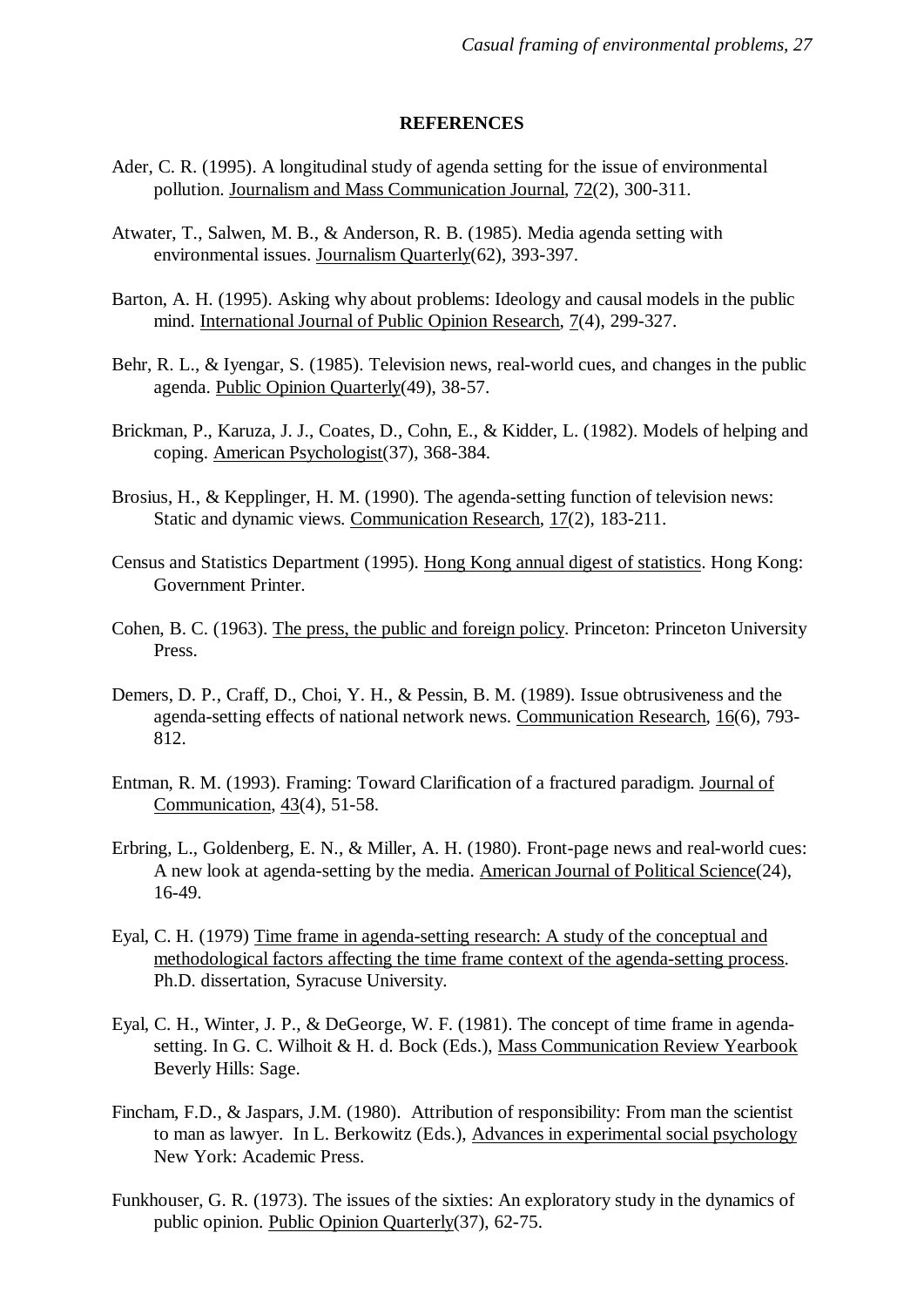Heider, F. (1958). The psychology of interpersonal relations. New York: Wiley.

- Hills, P. (1988). Environmental protection in a Laissez-faire economy: The Hong Kong experience. In P. Hills & J. Whitney (Eds.), Environmental quality issues in Asian cities Hong Kong : University of Hong Kong.
- Hong Kong Government (1989). White Paper: Pollution in Hong Kong -- A time to act. Hong Kong: Government Printer.
- Iyengar, S. (1991). Is anyone responsible? How television frames political issues. Chicago: University of Chicago Press.
- Iyengar, S., & Kinder, D. R. (1987). News that matters. Chicago: Chicago Press.
- Iyengar, S., & Simon, A. (1993). News coverage of the Gulf crisis and public opinion: A study of agenda-setting, priming and framing. Communication Research(20), 365-383.
- Lai, O. W. (1992). Citizen views on environmental monitoring in Kwai Tsing District. Hong Kong: Department of Social Work and Social Administration, University of Hong Kong.
- Lippman, W. (1922). Public Opinion. Toronto: Collier-Macmillan.
- Maher, M. (1995) Media framing and salience of the population issue: A multi-method approach. Ph.D. dissertation, University of Texas at Austin.
- McCombs, M. (1995). The media outside and the pictures in our heads: Surveying the second dimension of agenda setting. In New Trends in Communication, . Rome, Italy:
- McCombs, M. E., & Shaw, D. L. (1972). The agenda-setting dunction of the mass media. Public Opinion Quarterly, 36, 176-187.
- Murch, A. W. (1971). Public concern for environmental pollution. Public Opinion Quarterly, 35, 100-106.
- Planning Environment and Lands Branch (1993). The Hong Kong environment: A green challenge for the community. Hong Kong: Government Printer.
- Price, V., & Tewksbury (1995). News values and public option: A theoretical account of media priming and framing. In Annual conference of the International Communication Association, . Albuquerque, New Mexico:
- Rogers, E. M., & Dearing, J. W. (1988). Agenda-setting research: Where has it been, where is it going? In J. Anderson (Eds.), Communication yearbook (pp. 555-594). Newbury Park, CA: Sage.
- Salwen, M. B. (1985) Agenda-setting with environmental issues: A study of time process, audience salience, audience dependency, and newspaper reading. Ph.D. dissertation, Michigan State University.
- Shaw, D. L., & McCombs, M. E. (1977). The emergence of American political issues: The agenda setting function of the press. St.Paul, MN: West.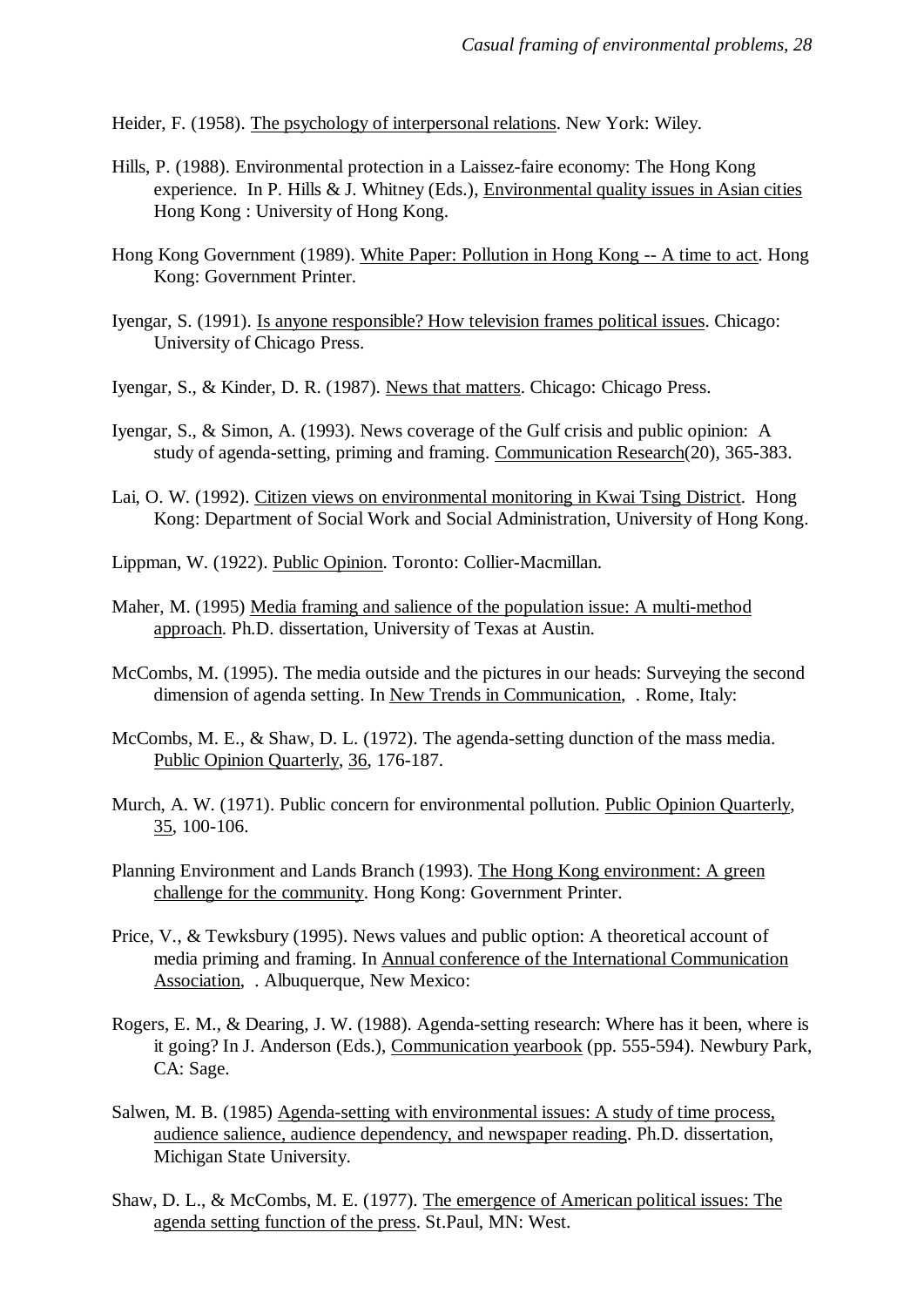*Sing Tao Jih Pao*, Hong Kong air broke new black record, 4 January 1996.

- Survey Research Hong Kong (1995). SRH Media Index 1995. Hong Kong: Survey Research Hong Kong.
- Tankard, J., Hendrickson, L., Silberman, J., Bliss, K., & Ghanem, S. (1991). Media frames: Approaches to conceptualization and measurement. Boston: Association for Education in Journalism and Mass Communication.
- Van Liere, K. D., & Dunlap, R. E. (1980). The social basis of environmental concern: A review of the hypothesis, explanations and empirical evidence. Public Opinion Quarterly, 35, 100-106.
- Weaver, D. H. (1977). Political issues and voter need for orientation. In D. L. Shaw & M. E. McCombs (Eds.), The emergence of American political issues: The agenda-setting function of the press St. Paul, MN: West.
- Winter, J. P., & Eyal, C. H. (1981). Agenda-setting for the civil rights issue. Public Opinion Quarterly, 45, 376-383.
- Yagade, A., & Dozier, D. M. (1990). The media agenda-setting effect of concrete versus abstract issues. Journalism Quarterly, 67(1), 3-10.
- Zucker, H. G. (1978). The variable nature of news media influence. In B. D. Ruben (Eds.), Communication Yearbook. New Brunswick, NJ: Transaction Books.